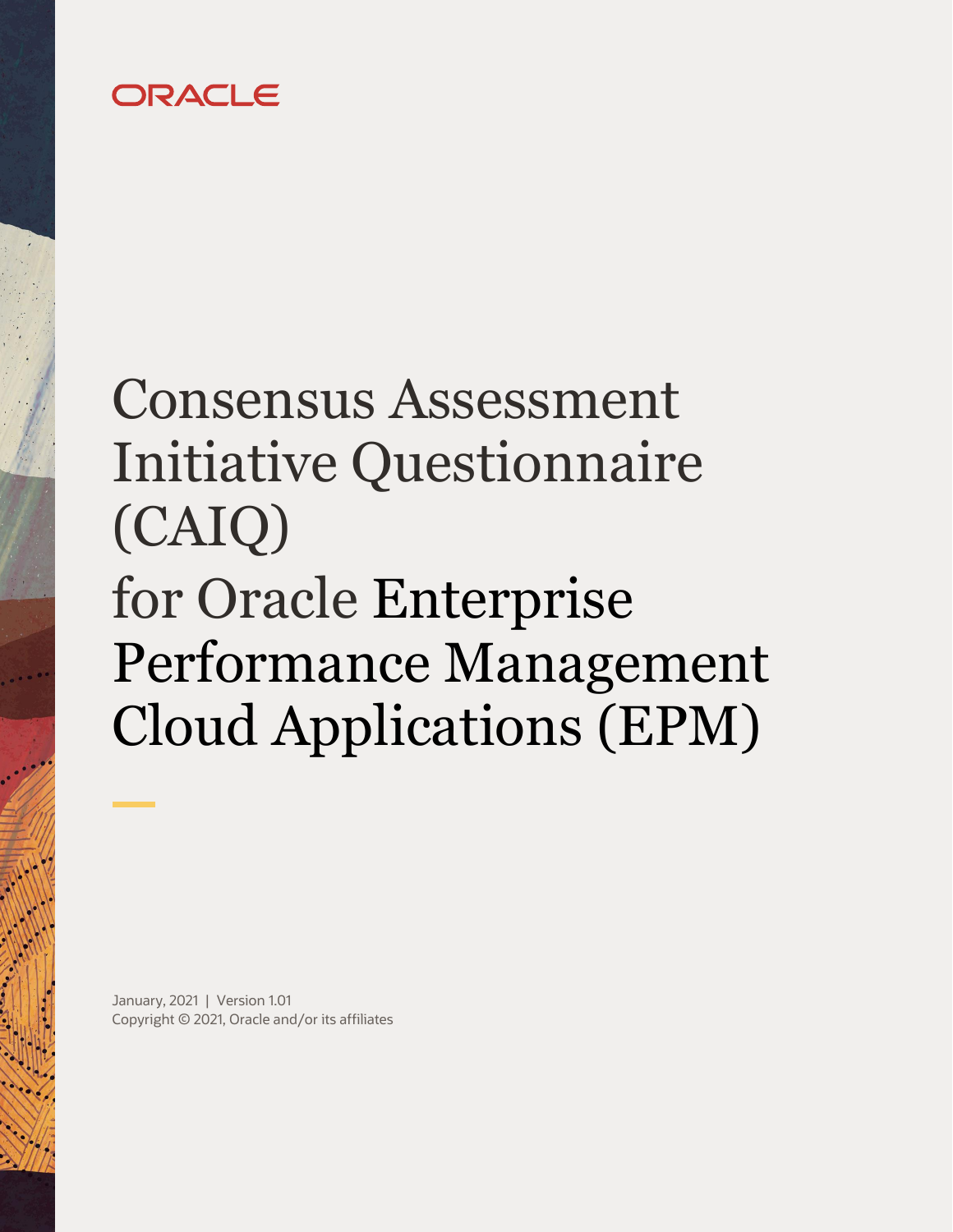#### <span id="page-1-0"></span>**PURPOSE STATEMENT**

 template for cloud services provider to accurately describe their security practices. The CAIQ format is largely based on the Cloud Controls Matrix (CCM), which lists a set of fundamental cloud controls. The use of CAIQs allow customers to review the security practices of their cloud services providers to determine the risks associated with the use of these services. Additional information about the CCM and CAIQ can be found on the Cloud Security Alliance site and downloaded at Developed by the Cloud Security Alliance, the Cloud Assessment Initiative Questionnaire (CAIQ) provides a standard [https://cloudsecurityalliance.org/research/artifacts/.](https://cloudsecurityalliance.org/research/artifacts/)

 The answers contained in this CAIQ version 3.1 are related to specific Oracle cloud services as listed in the "Oracle Cloud Services in Scope" section below.

 The Oracle Corporate Security site provides additional information and is referenced in the CAIQ answers throughout this document. This site is available to the public: [https://www.oracle.com/corporate/security-practices/.](https://www.oracle.com/corporate/security-practices/) 

If you have specific questions about this document, please engage with your Oracle account representative.

#### **DISCLAIMER**

 This document (including responses related to the specified Oracle services) is provided on an "AS IS" basis without warranty of any kind and is subject to change without notice at Oracle's discretion. You may use this document (including responses related to the specified Oracle services) for informational purposes only to assist in your internal evaluation of the specified Oracle services. This document does not create, nor form part of or modify, any agreement or contractual representation between you and Oracle, or the Oracle authorized reseller, as applicable. In the event you purchase Oracle services, the relevant contract(s) between you and Oracle, or the Oracle authorized reseller, as applicable, will determine the scope of services provided and the related governing terms and conditions. Oracle and its licensors retain all ownership and intellectual property rights in and to this document and its contents, and you may not remove or modify any markings or any notices included herein of Oracle's or its licensors' proprietary rights.

 It remains solely your obligation to determine whether the controls provided by the Oracle services meet your requirements. Please also note that any Yes/No responses, and any computed "In Place" indicators, must be read in the context of the supplied comments and qualifications, and, given the diversity and complexity of the services, will not be absolute or applicable in all instances. The explanation and/or supporting documentation comprise Oracle's response and control regardless of the scoring or any Yes/No response. The responses provided in this document apply solely to the services specifically listed and other products or services may have different controls.

#### **ORACLE CLOUD SERVICES IN SCOPE**

 This document applies to the following Oracle EPM Cloud Applications delivered as a SaaS service deployed at Oracle data centers or third-party data centers retained by Oracle, with the exception of Oracle Cloud at Customer Services:

 Enterprise Performance Management [\(https://www.oracle.com/applications/performance-management/\)](https://www.oracle.com/applications/performance-management/) consists of the following cloud services:

 Profitability and Cost Management Financial Consolidation and Close Cloud Service (FCCS) Tax Reporting Cloud Service (TRCS) Narrative Reporting Cloud Service Enterprise Data Management Cloud Service (EDMCS) Planning Cloud Service (PBCS) Account Reconciliation Cloud Service (ARCS)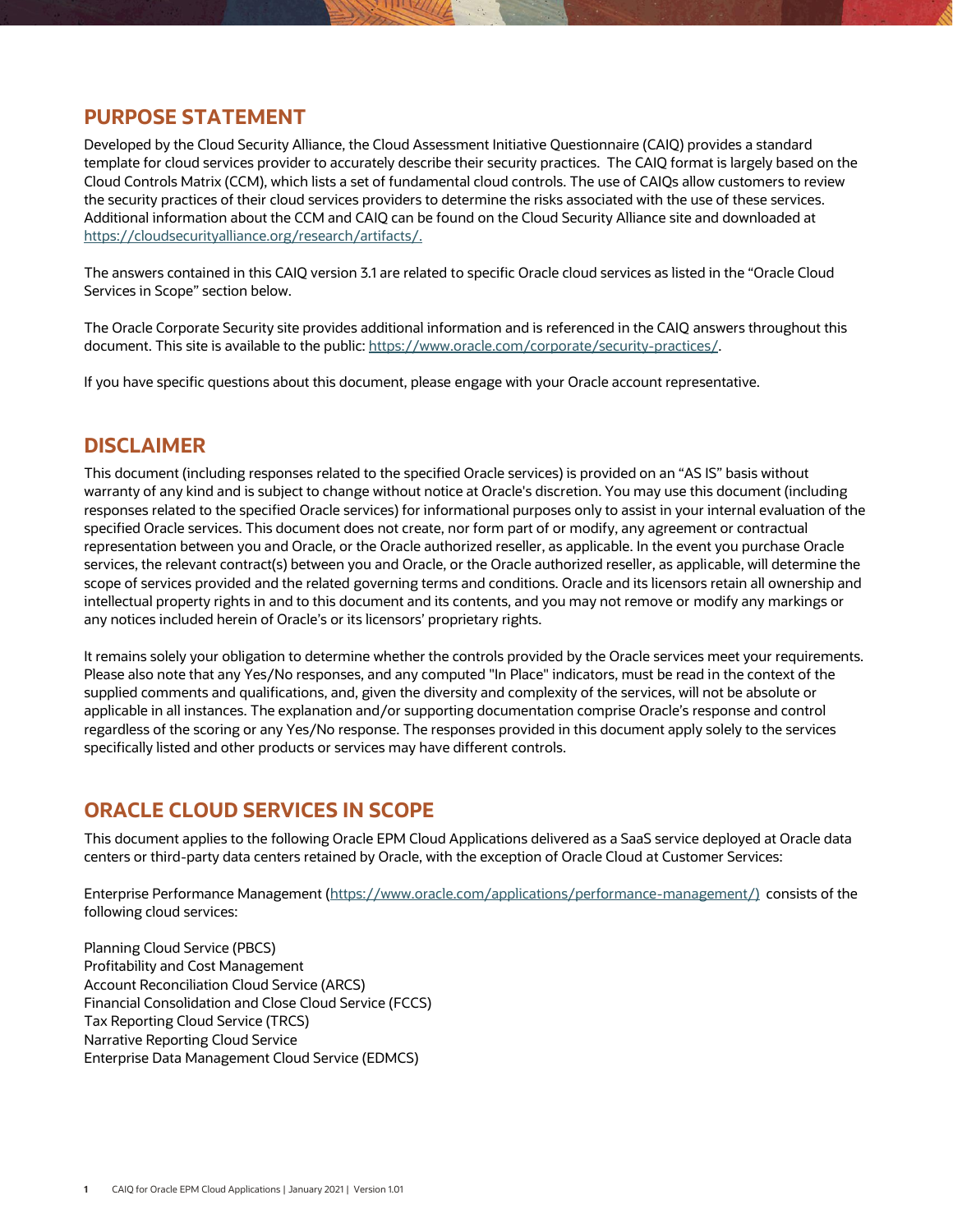#### **TABLE OF CONTENTS**

| <b>Purpose Statement</b>                                    |  |
|-------------------------------------------------------------|--|
| <b>Disclaimer</b>                                           |  |
| <b>Oracle Cloud Services in Scope</b>                       |  |
| <b>Consensus Assessment Initiative Questionnaire (CAIQ)</b> |  |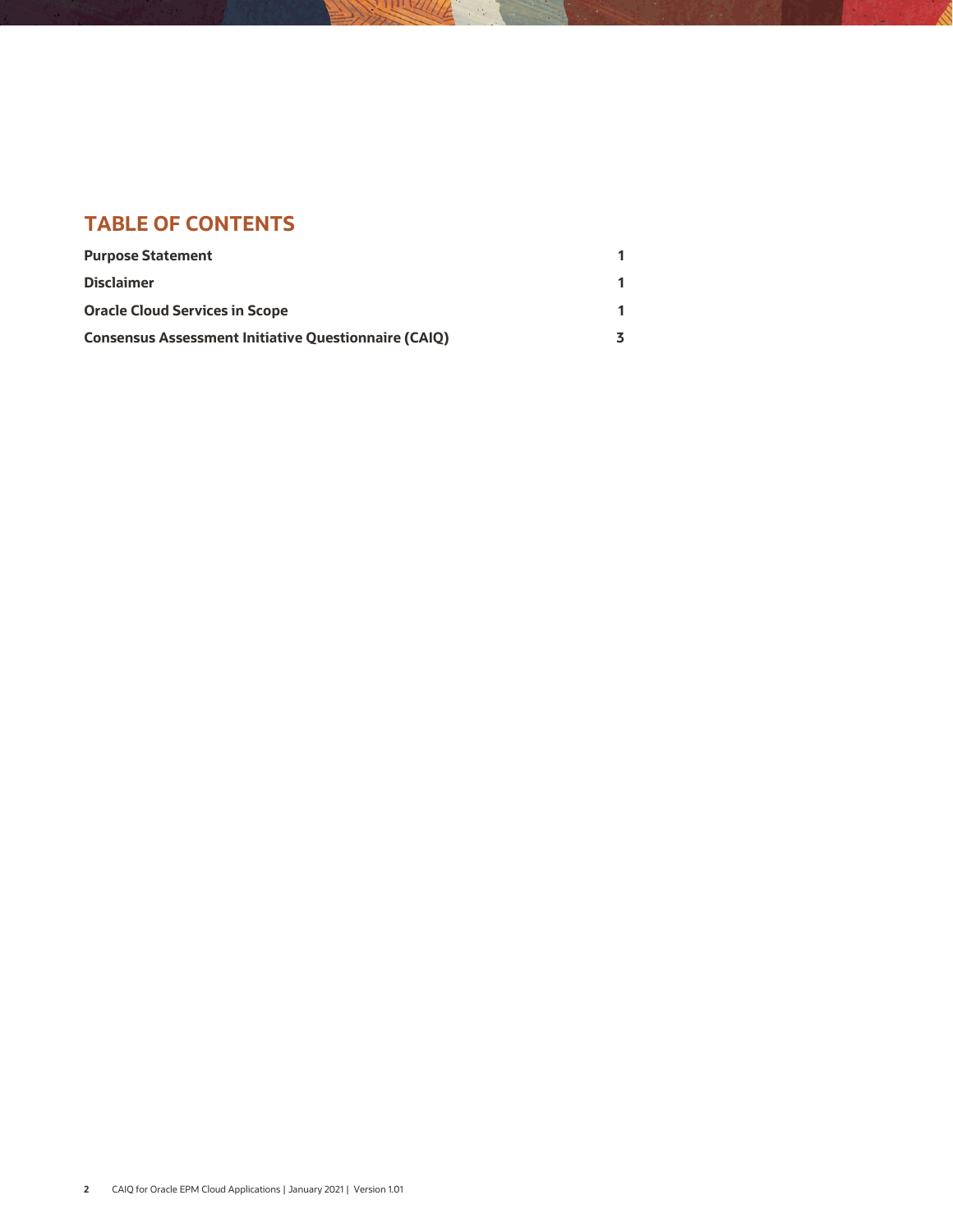| <b>Control Domain</b>                                               | <b>Question ID</b> | <b>Consensus Assessment Question</b>                                                                                                                                                       | <b>Oracle Response</b>                                                                                                                                                                                                                                                                                                                                                                                                                                                                                                                                                                                                                                                                                                                                                                                                                                                                                                                                                                                                            |
|---------------------------------------------------------------------|--------------------|--------------------------------------------------------------------------------------------------------------------------------------------------------------------------------------------|-----------------------------------------------------------------------------------------------------------------------------------------------------------------------------------------------------------------------------------------------------------------------------------------------------------------------------------------------------------------------------------------------------------------------------------------------------------------------------------------------------------------------------------------------------------------------------------------------------------------------------------------------------------------------------------------------------------------------------------------------------------------------------------------------------------------------------------------------------------------------------------------------------------------------------------------------------------------------------------------------------------------------------------|
| Application & Interface<br>Security:<br><b>Application Security</b> | AIS-01.1           | Do you use industry standards (i.e.<br><b>OWASP Software Assurance</b><br>Maturity Model, ISO 27034) to<br>build in security for your<br>Systems/Software Development<br>Lifecycle (SDLC)? | Encompassing every phase of the product development lifecycle, Oracle Software<br>Security Assurance (OSSA) is Oracle's methodology for building security into the<br>design, build, testing, and maintenance of its products, whether they are used on-<br>premises by customers, or delivered through Oracle Cloud. Oracle's goal is to ensure<br>that Oracle's products help customers meet their security requirements while<br>providing for the most cost-effective ownership experience.<br>To ensure that Oracle products are developed with consistently high security<br>assurance, and to help developers avoid common coding mistakes, Oracle employs<br>formal secure coding standards.<br>For more information, see https://www.oracle.com/corporate/security-<br>practices/assurance/                                                                                                                                                                                                                              |
|                                                                     | AIS-01.2           | Do you use an automated source<br>code analysis tool to detect<br>security defects in code prior to<br>production?                                                                         | Security testing of Oracle code includes both functional and non-functional activities<br>for verification of product features and quality. Although these types of tests often<br>target overlapping product features, they have orthogonal goals and are carried out<br>by different teams. Functional and non-functional security tests complement each<br>other to provide security coverage of Oracle products.<br>Static security analysis of source code is the initial line of defense used during the<br>product development cycle. Oracle uses a static code analyzer from Fortify Software,<br>an HP company, as well a variety of internally developed tools, to catch problems<br>while code is being written. Products developed in most modern programming<br>languages (such as C/C++, Java, C#) and platforms (J2EE, .NET) are scanned to<br>identify possible security issues.<br>For more information, see https://www.oracle.com/corporate/security-<br>practices/assurance/development/analysis-testing.html |
|                                                                     | AIS-01.3           | Do you use manual source-code<br>analysis to detect security defects<br>in code prior to production?                                                                                       | Oracle Developers use static and dynamic analysis tools to detect security defects in<br>Oracle code prior to production. Identified issues are evaluated and addressed in<br>order of priority and severity. Oracle management tracks metrics regarding issue<br>identification and resolution.<br>For more information, see https://www.oracle.com/corporate/security-<br>practices/assurance/development/analysis-testing.html                                                                                                                                                                                                                                                                                                                                                                                                                                                                                                                                                                                                 |
|                                                                     | AIS-01.4           | Do you verify that all of your<br>software suppliers adhere to<br>industry standards for<br>Systems/Software Development<br>Lifecycle (SDLC) security?                                     | Oracle Software Security Assurance (OSSA) policies require that third-party<br>components (e.g., open source components used in the Oracle Clouds or distributed<br>in traditional Oracle product distributions) be appropriately assessed for security<br>purposes. Additionally, Oracle has formal policies and procedures which define<br>requirements for managing the safety of its supply chain, including how Oracle selects<br>third-party hardware and software that may be embedded in Oracle products, as well<br>as how Oracle assesses third-party technology used in Oracle's corporate and cloud<br>environments.                                                                                                                                                                                                                                                                                                                                                                                                  |

### **CONSENSUS ASSESSMENT INITIATIVE QUESTIONNAIRE (CAIQ)**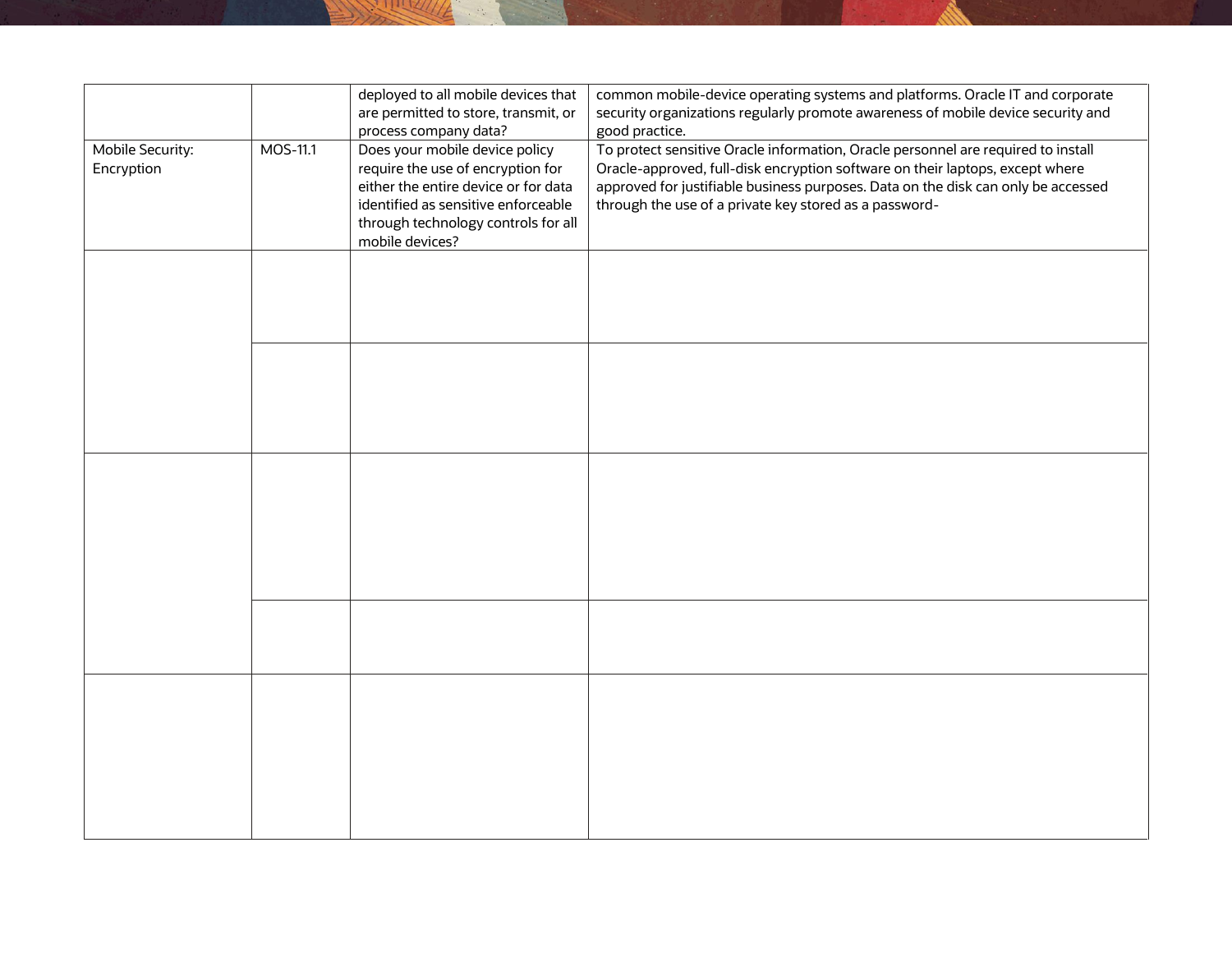| Mobile Security:<br><b>Operating Systems</b> | MOS-15.1 | Do you manage all changes to<br>mobile device operating systems,<br>patch levels, and applications via<br>your company's change<br>management processes? | Oracle has a mobile-device management program and associated solutions for<br>protecting data on employee-owned mobile devices. These solutions support all<br>common mobile-device operating systems and platforms. Oracle IT and corporate<br>security organizations regularly promote awareness of mobile device security and<br>good practice.                                                                                                                                                                                                                                                                                        |
|----------------------------------------------|----------|----------------------------------------------------------------------------------------------------------------------------------------------------------|-------------------------------------------------------------------------------------------------------------------------------------------------------------------------------------------------------------------------------------------------------------------------------------------------------------------------------------------------------------------------------------------------------------------------------------------------------------------------------------------------------------------------------------------------------------------------------------------------------------------------------------------|
| Mobile Security:<br>Passwords                | MOS-16.1 | Do you have password policies for<br>enterprise issued mobile devices<br>and/or BYOD mobile devices?                                                     | Oracle enforces strong password policies for the Oracle network, operating system,<br>and database accounts to reduce the chances of intruders gaining access to systems<br>or environments through exploitation of user accounts and associated passwords.<br>When Oracle compliance organizations determine that a password is not in<br>compliance with strong password standards, they work with the applicable employee<br>and line of business to bring the password into compliance with the standards.                                                                                                                            |
|                                              | MOS-16.2 | Are your password policies<br>enforced through technical<br>controls (i.e. MDM)?                                                                         | The use of passwords is addressed in the Oracle Password Policy. Oracle employees<br>are obligated to follow rules for password length and complexity, and to keep their<br>passwords confidential and secured at all times. Passwords may not be disclosed to<br>unauthorized persons.                                                                                                                                                                                                                                                                                                                                                   |
|                                              | MOS-16.3 | Do your password policies prohibit<br>the changing of authentication<br>requirements (i.e. password/PIN<br>length) via a mobile device?                  | Oracle enforces strong password policies for the Oracle network, operating system,<br>and database accounts to reduce the chances of intruders gaining access to systems<br>or environments through exploitation of user accounts and associated passwords.                                                                                                                                                                                                                                                                                                                                                                               |
| Mobile Security:<br>Policy                   | MOS-17.1 | Do you have a policy that requires<br>BYOD users to perform backups of<br>specified corporate data?                                                      | Oracle implements a wide variety of technical security controls designed to protect<br>the confidentiality, integrity, and availability of corporate information assets. These<br>controls are guided by industry standards and are deployed across the corporate<br>infrastructure using a risk-based approach.                                                                                                                                                                                                                                                                                                                          |
|                                              | MOS-17.2 | Do you have a policy that requires<br>BYOD users to prohibit the usage<br>of unapproved application stores?                                              | Oracle has a mobile-device management program and associated solutions for<br>protecting data on employee-owned mobile devices. These solutions support all<br>common mobile-device operating systems and platforms. Oracle IT and corporate<br>security organizations regularly promote awareness of mobile device security and<br>good practice.                                                                                                                                                                                                                                                                                        |
|                                              | MOS-17.3 | Do you have a policy that requires<br>BYOD users to use anti-malware<br>software (where supported)?                                                      | Oracle policy requires the use of antivirus intrusion protection and firewall software<br>on laptops and mobile devices. Additionally, all computers running a Windows<br>operating system that hold Oracle data must have automated Microsoft security<br>updates enabled. Security updates for all other devices and operating systems must<br>be installed upon notification of their availability. Desktops and laptops that process<br>Oracle or customer information must be encrypted using approved software. Reports<br>enable lines of business management to verify deployment of laptop encryption for<br>their organization. |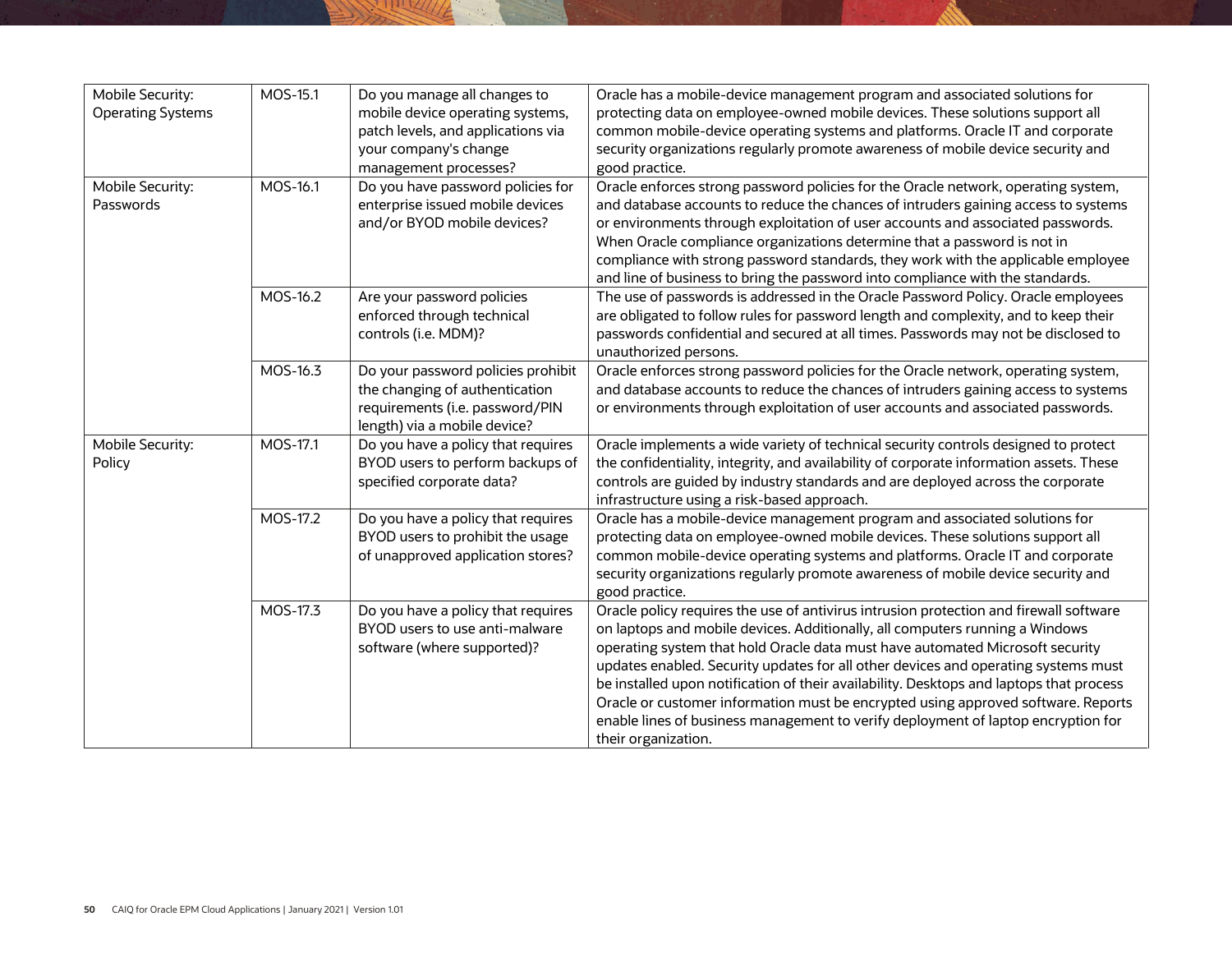| Mobile Security:<br>Remote Wipe               | MOS-18.1 | Does your IT provide remote wipe<br>or corporate data wipe for all<br>company-accepted BYOD devices?                                                        | Oracle has a mobile-device management program and associated solutions for<br>protecting data on employee-owned mobile devices. These solutions support all<br>common mobile-device operating systems and platforms. Oracle IT and corporate<br>security organizations regularly promote awareness of mobile device security and<br>good practice.                                                                                                                                                              |  |
|-----------------------------------------------|----------|-------------------------------------------------------------------------------------------------------------------------------------------------------------|-----------------------------------------------------------------------------------------------------------------------------------------------------------------------------------------------------------------------------------------------------------------------------------------------------------------------------------------------------------------------------------------------------------------------------------------------------------------------------------------------------------------|--|
|                                               | MOS-18.2 | Does your IT provide remote wipe<br>or corporate data wipe for all<br>company-assigned mobile<br>devices?                                                   | Oracle has a mobile-device management program and associated solutions for<br>protecting data on employee-owned mobile devices. These solutions support all<br>common mobile-device operating systems and platforms. Oracle IT and corporate<br>security organizations regularly promote awareness of mobile device security and<br>good practice.                                                                                                                                                              |  |
| Mobile Security:<br><b>Security Patches</b>   | MOS-19.1 | Do your mobile devices have the<br>latest available security-related<br>patches installed upon general<br>release by the device<br>manufacturer or carrier? | Oracle has a mobile-device management program and associated solutions for<br>protecting data on employee-owned mobile devices. These solutions support all<br>common mobile-device operating systems and platforms. Oracle IT and corporate<br>security organizations regularly promote awareness of mobile device security and<br>good practice.                                                                                                                                                              |  |
|                                               | MOS-19.2 | Do your mobile devices allow for<br>remote validation to download the<br>latest security patches by company<br>IT personnel?                                | Oracle has a mobile-device management program and associated solutions for<br>protecting data on employee-owned mobile devices. These solutions support all<br>common mobile-device operating systems and platforms. Oracle IT and corporate<br>security organizations regularly promote awareness of mobile device security and<br>good practice.                                                                                                                                                              |  |
| Mobile Security:<br><b>Users</b>              | MOS-20.1 | Does your BYOD policy clarify the<br>systems and servers allowed for<br>use or access on the BYOD-<br>enabled device?                                       | Oracle has a mobile-device management program and associated solutions for<br>protecting data on employee-owned mobile devices. These solutions support all<br>common mobile-device operating systems and platforms. Oracle IT and corporate<br>security organizations regularly promote awareness of mobile device security and<br>good practice.                                                                                                                                                              |  |
|                                               | MOS-20.2 | Does your BYOD policy specify the<br>user roles that are allowed access<br>via a BYOD-enabled device?                                                       | Access control refers to the policies, procedures, and tools that govern access to and<br>use of resources. Examples of resources include a physical server, a file, a directory, a<br>service running on an operating system, a table in a database, or a network protocol.<br>Least privilege is a system-oriented approach in which user permissions and system<br>functionality are carefully evaluated and access is restricted to the resources required<br>for users or systems to perform their duties. |  |
| Additional Comments for Control Domain above: |          |                                                                                                                                                             |                                                                                                                                                                                                                                                                                                                                                                                                                                                                                                                 |  |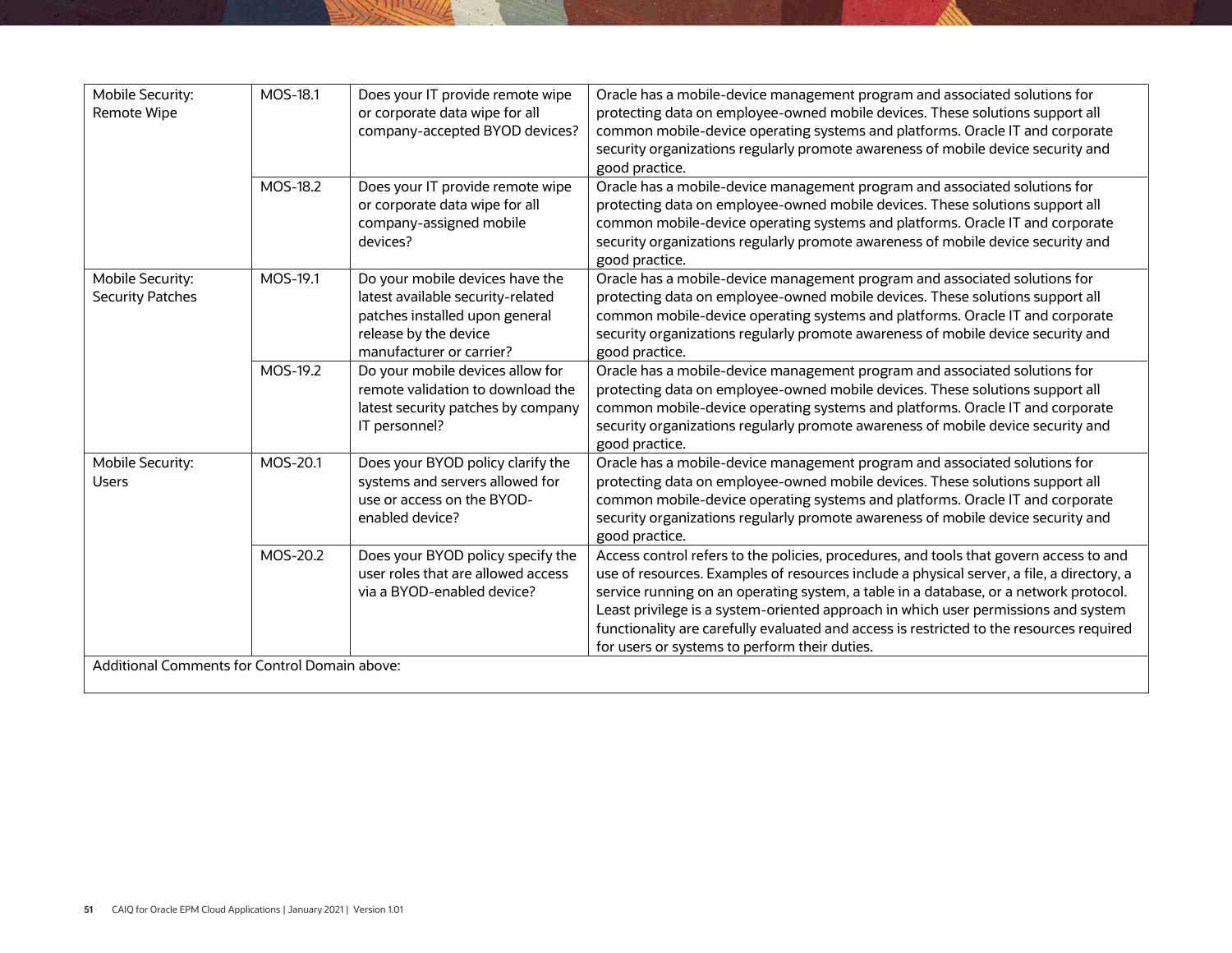| Security Incident<br>Management, E-<br>Discovery, & Cloud<br>Forensics:<br>Contact / Authority<br>Maintenance | SEF-01.1 | Do you maintain liaisons and<br>points of contact with local<br>authorities in accordance with<br>contracts and appropriate<br>regulations?          | Oracle evaluates and responds to events that create suspicion of unauthorized access<br>to or handling of customer data, whether the data is held on Oracle hardware assets<br>or on the personal hardware assets of Oracle employees and contingent workers.<br>Oracle's Information Security Incident Reporting and Response Policy defines<br>requirements for reporting and responding to incidents. This policy authorizes Oracle<br>Global Information Security (GIS) organization to serve as the primary contact for<br>security incident response, as well as to provide overall direction for incident<br>prevention, identification, investigation, and resolution.                                                                                                                                                                                                                        |
|---------------------------------------------------------------------------------------------------------------|----------|------------------------------------------------------------------------------------------------------------------------------------------------------|-------------------------------------------------------------------------------------------------------------------------------------------------------------------------------------------------------------------------------------------------------------------------------------------------------------------------------------------------------------------------------------------------------------------------------------------------------------------------------------------------------------------------------------------------------------------------------------------------------------------------------------------------------------------------------------------------------------------------------------------------------------------------------------------------------------------------------------------------------------------------------------------------------|
| Security Incident<br>Management, E-<br>Discovery, & Cloud<br>Forensics:<br>Incident Management                | SEF-02.1 | Do you have a documented<br>security incident response plan?                                                                                         | Upon discovery of an incident, Oracle defines an incident-response plan for rapid and<br>effective incident investigation, response, and recovery. Root-cause analysis is<br>performed to identify opportunities for reasonable measures which improve security<br>posture and defense in depth.<br>Formal procedures and central systems are utilized globally to collect information and<br>maintain a chain of custody for evidence during incident investigation. Oracle is<br>capable of supporting legally admissible forensic data collection when necessary.                                                                                                                                                                                                                                                                                                                                  |
|                                                                                                               | SEF-02.2 | Do you integrate customized<br>tenant requirements into your<br>security incident response plans?                                                    | In the event that Oracle determines that a security incident has occurred, Oracle<br>promptly notifies any impacted customers or other third parties in accordance with its<br>contractual and regulatory responsibilities. Information about malicious attempts or<br>suspected incidents is Oracle Confidential and is not externally shared.                                                                                                                                                                                                                                                                                                                                                                                                                                                                                                                                                       |
|                                                                                                               | SEF-02.3 | Do you publish a roles and<br>responsibilities document<br>specifying what you vs. your<br>tenants are responsible for during<br>security incidents? | The Oracle Data Processing Agreement describes Oracle's obligations in the event of a<br>personal information breach. Individual tenant service agreements may describe<br>additional responsibilities during a security incident.<br>https://www.oracle.com/a/ocom/docs/corporate/data-processing-agreement-<br>062619.pdf                                                                                                                                                                                                                                                                                                                                                                                                                                                                                                                                                                           |
|                                                                                                               | SEF-02.4 | Have you tested your security<br>incident response plans in the last<br>year?                                                                        | Oracle Global Information Security (GIS) organization serves as the primary contact<br>for security incident response, as well as to provide overall direction for incident<br>prevention, identification, investigation, and resolution. GIS defines roles and<br>responsibilities for the incident response teams embedded within the Lines of<br>Business (LoBs). All LoBs must comply with GIS incident response guidance about<br>detecting events and timely corrective actions.<br>Corporate requirements for LoB incident-response programs and operational teams<br>are defined per incident type:<br>Validating that an incident has occurred<br>Communicating with relevant parties and notifications<br>Preserving evidence<br>$\bullet$<br>Documenting an incident itself and related response activities<br>Containing an incident<br>Eradicating an incident<br>Escalating an incident |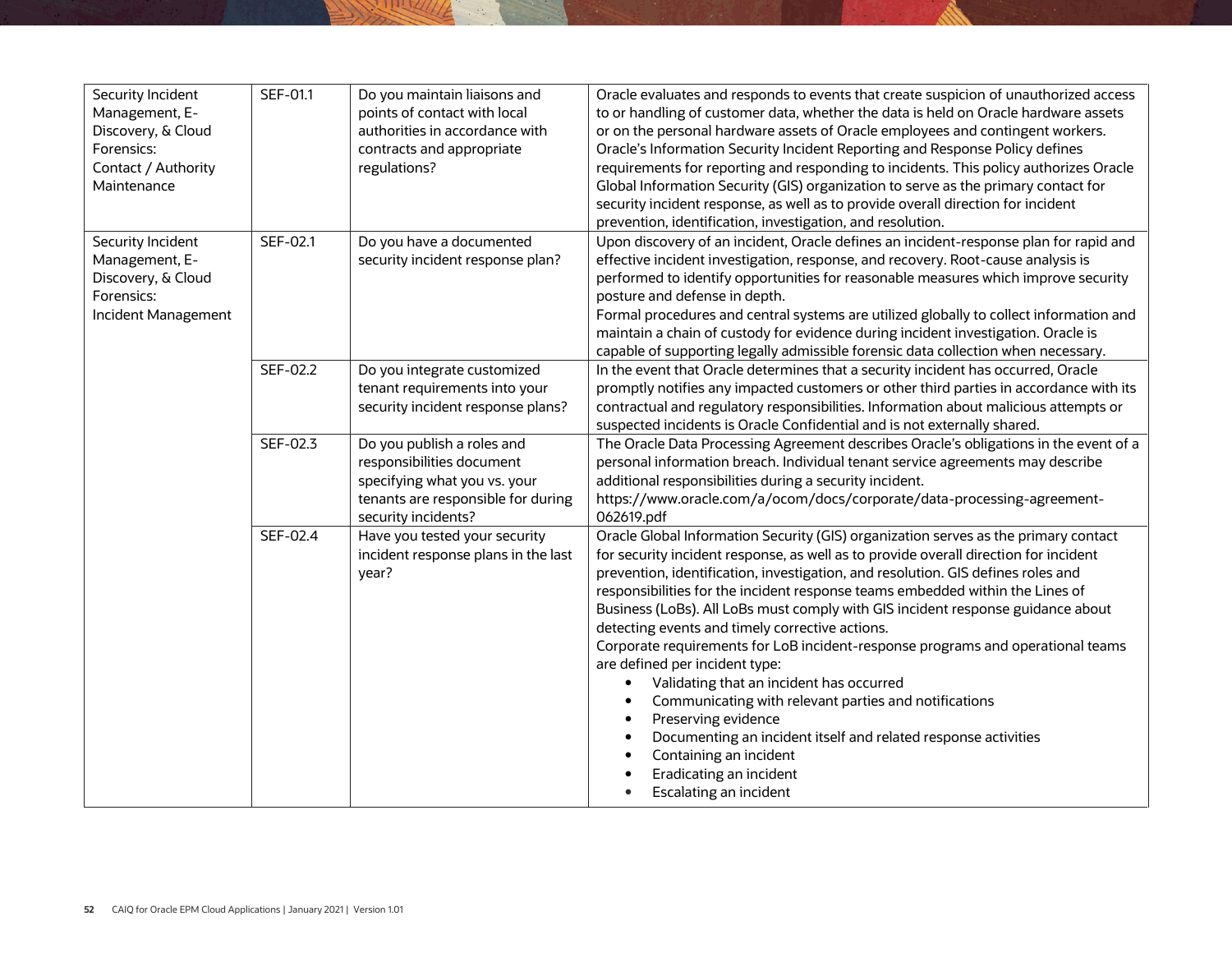| Security Incident<br>Management, E-<br>Discovery, & Cloud<br>Forensics:<br><b>Incident Reporting</b>                     | SEF-03.1 | Are workforce personnel and<br>external business relationships<br>adequately informed of their<br>responsibility, and, if required,<br>consent and/or contractually<br>required to report all information<br>security events in a timely<br>manner? | Formal procedures and central systems are utilized globally to collect information and<br>maintain a chain of custody for evidence during incident investigation. Oracle is<br>capable of supporting legally admissible forensic data collection when necessary.                                                                                                                                                                                                                                                                                                                                                                                                               |
|--------------------------------------------------------------------------------------------------------------------------|----------|-----------------------------------------------------------------------------------------------------------------------------------------------------------------------------------------------------------------------------------------------------|--------------------------------------------------------------------------------------------------------------------------------------------------------------------------------------------------------------------------------------------------------------------------------------------------------------------------------------------------------------------------------------------------------------------------------------------------------------------------------------------------------------------------------------------------------------------------------------------------------------------------------------------------------------------------------|
|                                                                                                                          | SEF-03.2 | Do you have predefined<br>communication channels for<br>workforce personnel and external<br>business partners to report<br>incidents in a timely manner<br>adhering to applicable legal,<br>statutory, or regulatory<br>compliance obligations?     | In the event that Oracle determines that a security incident has occurred, Oracle<br>promptly notifies any impacted customers or other third parties in accordance with its<br>contractual and regulatory responsibilities.                                                                                                                                                                                                                                                                                                                                                                                                                                                    |
| Security Incident<br>Management, E-<br>Discovery, & Cloud<br>Forensics:<br>Incident Response<br><b>Legal Preparation</b> | SEF-04.1 | Does your incident response plan<br>comply with industry standards for<br>legally admissible chain-of-<br>custody management processes<br>and controls?                                                                                             | Reflecting the recommended practices in prevalent security standards issued by the<br>International Organization for Standardization (ISO), the United States National<br>Institute of Standards and Technology (NIST), and other industry sources, Oracle has<br>implemented a wide variety of preventive, detective, and corrective security controls<br>with the objective of protecting information assets.                                                                                                                                                                                                                                                                |
|                                                                                                                          | SEF-04.2 | Does your incident response<br>capability include the use of legally<br>admissible forensic data collection<br>and analysis techniques?                                                                                                             | Formal procedures and central systems are utilized globally to collect information and<br>maintain a chain of custody for evidence during incident investigation. Oracle is<br>capable of supporting legally admissible forensic data collection when necessary.                                                                                                                                                                                                                                                                                                                                                                                                               |
|                                                                                                                          | SEF-04.3 | Are you capable of supporting<br>litigation holds (freeze of data<br>from a specific point in time) for a<br>specific tenant without freezing<br>other tenant data?                                                                                 | Formal procedures and central systems are utilized globally to collect information and<br>maintain a chain of custody for evidence during incident investigation. Oracle is<br>capable of supporting legally admissible forensic data collection when necessary.                                                                                                                                                                                                                                                                                                                                                                                                               |
|                                                                                                                          | SEF-04.4 | Do you enforce and attest to<br>tenant data separation when<br>producing data in response to<br>legal subpoenas?                                                                                                                                    | Formal procedures and central systems are utilized globally to collect information and<br>maintain a chain of custody for evidence during incident investigation. Oracle is<br>capable of supporting legally admissible forensic data collection when necessary.                                                                                                                                                                                                                                                                                                                                                                                                               |
| Security Incident<br>Management, E-<br>Discovery, & Cloud<br>Forensics:<br>Incident Response<br>Metrics                  | SEF-05.1 | Do you monitor and quantify the<br>types, volumes, and impacts on all<br>information security incidents?                                                                                                                                            | Oracle evaluates and responds to events that create suspicion of unauthorized access<br>to or handling of customer data, whether the data is held on Oracle hardware assets<br>or on the personal hardware assets of Oracle employees and contingent workers.<br>Oracle's Information Security Incident Reporting and Response Policy defines<br>requirements for reporting and responding to incidents. This policy authorizes Oracle<br>Global Information Security (GIS) organization to serve as the primary contact for<br>security incident response, as well as to provide overall direction for incident<br>prevention, identification, investigation, and resolution. |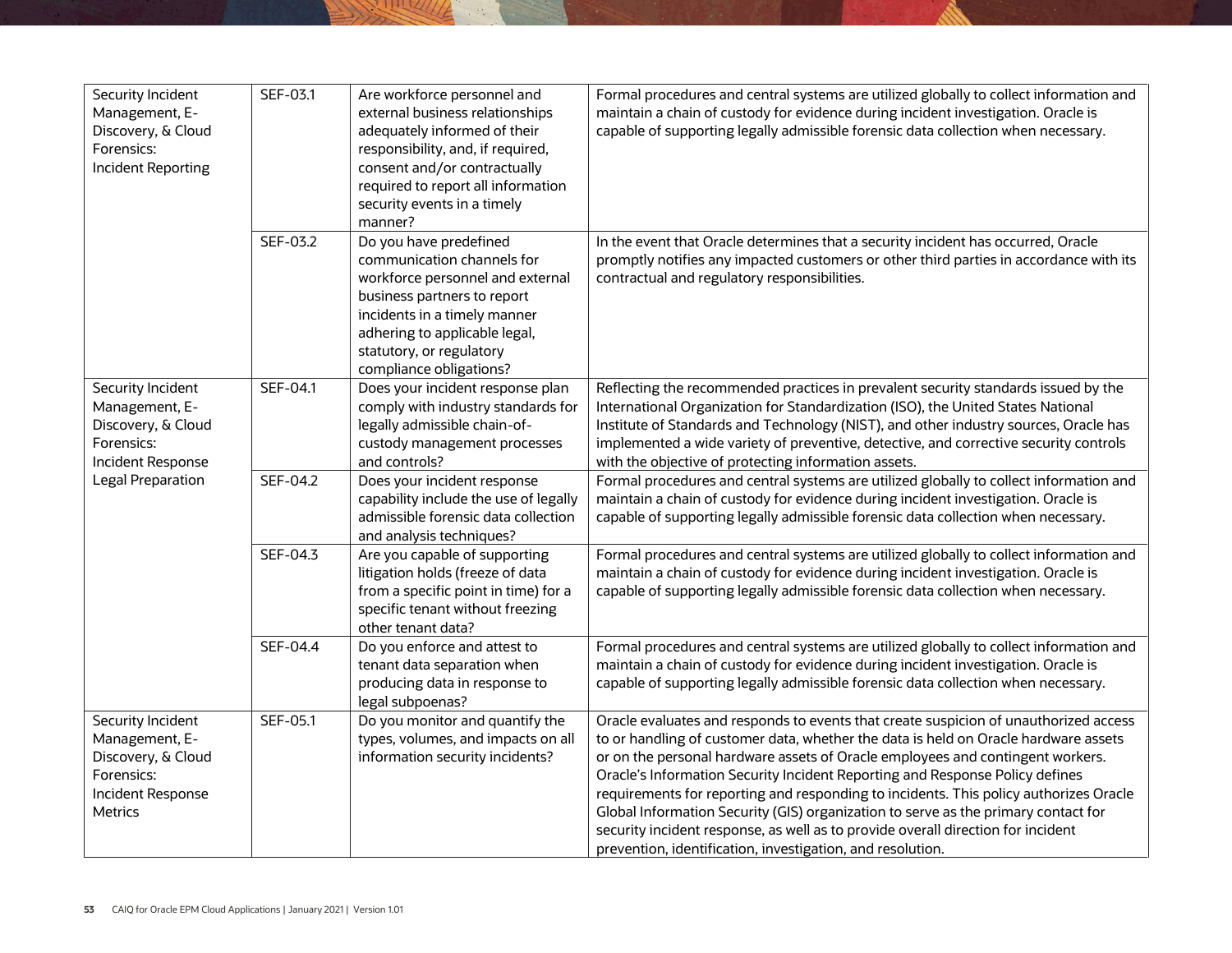|                                                                                                      | SEF-05.2             | Will you share statistical<br>information for security incident<br>data with your tenants upon<br>request?                                                                                                                         | Incident history is Oracle Confidential and is not shared externally.                                                                                                                                                                                                                                                                                                                                                                                                                                                                                                                                                                                                                                                                                       |
|------------------------------------------------------------------------------------------------------|----------------------|------------------------------------------------------------------------------------------------------------------------------------------------------------------------------------------------------------------------------------|-------------------------------------------------------------------------------------------------------------------------------------------------------------------------------------------------------------------------------------------------------------------------------------------------------------------------------------------------------------------------------------------------------------------------------------------------------------------------------------------------------------------------------------------------------------------------------------------------------------------------------------------------------------------------------------------------------------------------------------------------------------|
| Additional Comments for Control Domain above:                                                        |                      |                                                                                                                                                                                                                                    |                                                                                                                                                                                                                                                                                                                                                                                                                                                                                                                                                                                                                                                                                                                                                             |
| Supply Chain<br>Management,<br>Transparency, and<br>Accountability:<br>Data Quality and<br>Integrity | STA-01.1             | Do you inspect and account for<br>data quality errors and associated<br>risks, and work with your cloud<br>supply-chain partners to correct<br>them?                                                                               | Oracle has formal policies and procedures designed to ensure the safety of its supply<br>chain. These policies and procedures explain how Oracle selects third-party hardware<br>and software that may be embedded in Oracle products, as well as how Oracle<br>assesses third-party technology used in Oracle's corporate and cloud environments.<br>Additionally, Oracle has policies and procedures governing the development, testing,<br>maintenance, and distribution of Oracle software and hardware to mitigate the risks<br>associated with the malicious alteration of these products before purchase and<br>installation by customers.                                                                                                           |
|                                                                                                      | STA-01.2             | Do you design and implement<br>controls to mitigate and contain<br>data security risks through proper<br>separation of duties, role-based<br>access, and least-privileged access<br>for all personnel within your<br>supply chain? | Access control refers to the policies, procedures, and tools that govern access to and<br>use of resources. Examples of resources include a physical server, a file, a directory, a<br>service running on an operating system, a table in a database, or a network protocol.<br>Least privilege is a system-oriented approach in which user permissions and<br>$\bullet$<br>system functionality are carefully evaluated and access is restricted to the<br>resources required for users or systems to perform their duties.<br>Default-deny is a network-oriented approach that implicitly denies the<br>$\bullet$<br>transmission of all traffic, and then specifically allows only required traffic<br>based on protocol, port, source, and destination. |
| Supply Chain<br>Management,<br>Transparency, and<br>Accountability:<br><b>Incident Reporting</b>     | STA-02.1             | Do you make security incident<br>information available to all<br>affected customers and providers<br>periodically through electronic<br>methods (e.g., portals)?                                                                   | In the event that Oracle determines that a security incident has occurred, Oracle<br>promptly notifies any impacted customers or other third parties in accordance with its<br>contractual and regulatory responsibilities. Information about malicious attempts or<br>suspected incidents is Oracle Confidential and is not externally shared. Incident<br>history is also Oracle Confidential and is not shared externally.<br>See Oracle Cloud Hosting and Delivery Policies, Pillar Documents and Service<br>Descriptions for specific details about incident notifications:<br>https://www.oracle.com/corporate/contracts/cloud-services/hosting-delivery-<br>policies.html                                                                            |
| Supply Chain<br>Management,<br>Transparency, and<br>Accountability:                                  | STA-03.1<br>STA-03.2 | Do you collect capacity and use<br>data for all relevant components of<br>your cloud service offering?<br>Do you provide tenants with                                                                                              | See Oracle Cloud Hosting and Delivery Policies and Pillar documents:<br>https://www.oracle.com/corporate/contracts/cloud-services/hosting-delivery-<br>policies.html<br>Capacity planning information is Oracle Confidential and is not shared externally.                                                                                                                                                                                                                                                                                                                                                                                                                                                                                                  |
| Network /<br>Infrastructure Services                                                                 |                      | capacity planning and use reports?                                                                                                                                                                                                 |                                                                                                                                                                                                                                                                                                                                                                                                                                                                                                                                                                                                                                                                                                                                                             |
| Supply Chain<br>Management,<br>Transparency, and<br>Accountability:                                  | STA-04.1             | Do you perform annual internal<br>assessments of conformance and<br>effectiveness of your policies,                                                                                                                                | The Chief Corporate Architect, who reports directly to the Executive Chairman and<br>Chief Technology Officer (CTO), is one of the directors of the Oracle Security<br>Oversight Committee (OSOC). The Chief Corporate Architect manages the functional                                                                                                                                                                                                                                                                                                                                                                                                                                                                                                     |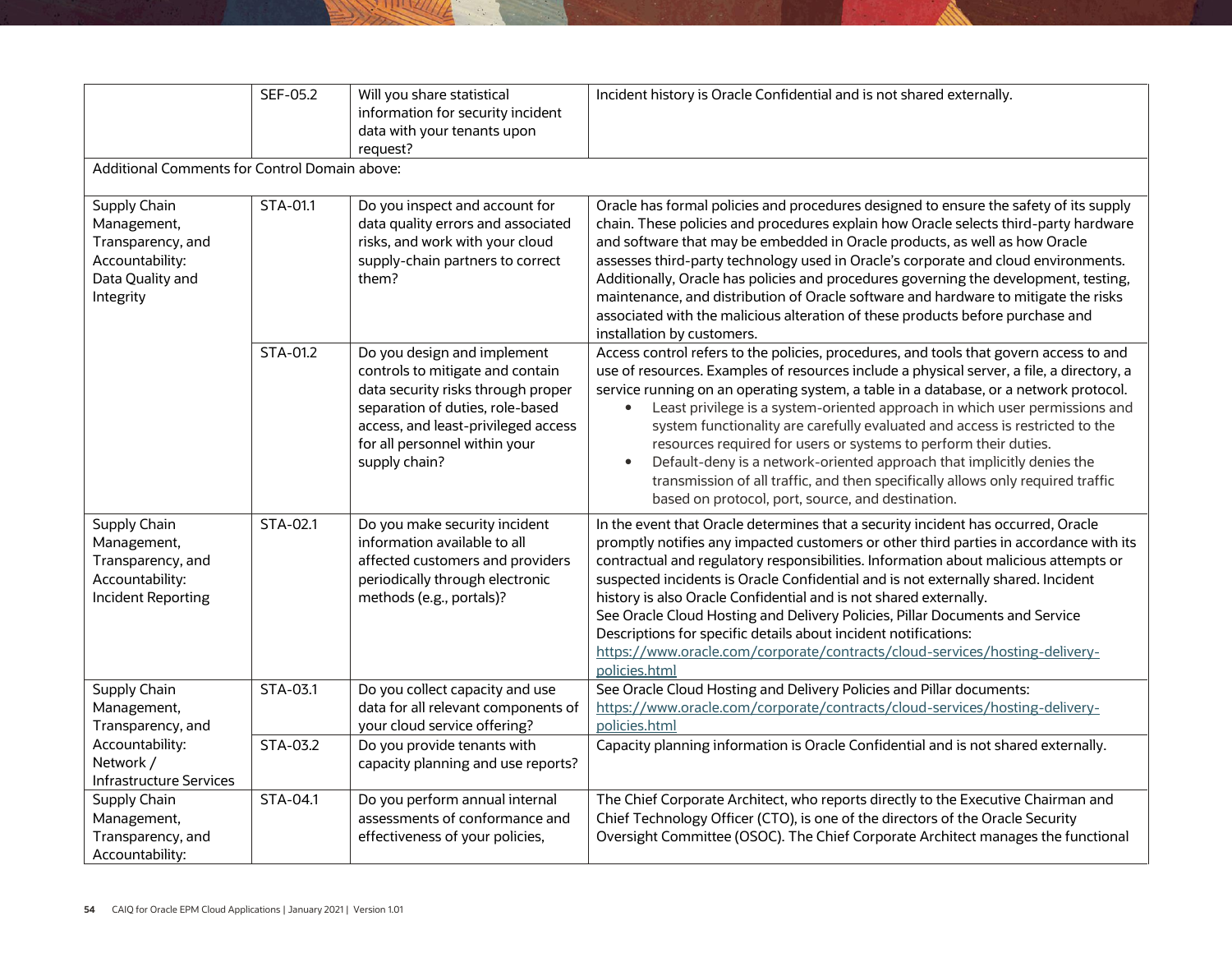| Provider Internal<br>Assessments                                                                        |          | procedures, and supporting<br>measures and metrics?                                                                                                        | departments directly responsible for identifying and implementing security controls at<br>Oracle.                                                                                                                                                                                                                                                                                                                                                                                                                                                                                                                                                       |
|---------------------------------------------------------------------------------------------------------|----------|------------------------------------------------------------------------------------------------------------------------------------------------------------|---------------------------------------------------------------------------------------------------------------------------------------------------------------------------------------------------------------------------------------------------------------------------------------------------------------------------------------------------------------------------------------------------------------------------------------------------------------------------------------------------------------------------------------------------------------------------------------------------------------------------------------------------------|
| Supply Chain<br>Management,<br>Transparency, and<br>Accountability:<br><b>Third Party</b><br>Agreements | STA-05.1 | Do you select and monitor<br>outsourced providers in<br>compliance with laws in the<br>country where the data is<br>processed, stored, and<br>transmitted? | Oracle also has formal requirements for its suppliers and partners to confirm they<br>protect the Oracle and third-party data and assets entrusted to them. The Supplier<br>Information and Physical Security Standards detail the security controls that Oracle's<br>suppliers and partners are required to adopt when:<br>Accessing Oracle and Oracle customers' facilities, networks and/or<br>information systems<br>Handling Oracle confidential information, and Oracle hardware assets placed<br>$\bullet$<br>in their custody                                                                                                                   |
|                                                                                                         |          |                                                                                                                                                            | Agreements required for Oracle suppliers are at:<br>https://www.oracle.com/corporate/suppliers.html                                                                                                                                                                                                                                                                                                                                                                                                                                                                                                                                                     |
|                                                                                                         | STA-05.2 | Do you select and monitor<br>outsourced providers to ensure<br>that they are in compliance with<br>applicable legislation?                                 | Oracle's Supply Chain Risk Management practices focus on quality, availability,<br>continuity of supply, and resiliency in Oracle's direct hardware supply chain, and<br>authenticity, and security across Oracle's products and services.                                                                                                                                                                                                                                                                                                                                                                                                              |
|                                                                                                         | STA-05.3 | Does legal counsel review all third-<br>party agreements?                                                                                                  | Oracle's Supply Chain Risk Management practices focus on quality, availability,<br>continuity of supply, and resiliency in Oracle's direct hardware supply chain, and<br>authenticity, and security across Oracle's products and services.                                                                                                                                                                                                                                                                                                                                                                                                              |
|                                                                                                         | STA-05.4 | Do third-party agreements include<br>provision for the security and<br>protection of information and<br>assets?                                            | Oracle suppliers are required to adhere to the Oracle Supplier Code of Ethics and<br>Business Conduct, which includes policies related to the security of confidential<br>information and intellectual property of Oracle and third parties.                                                                                                                                                                                                                                                                                                                                                                                                            |
|                                                                                                         | STA-05.5 | Do you have the capability to<br>recover data for a specific<br>customer in the case of a failure or<br>data loss?                                         | Oracle Cloud Hosting and Delivery Policies describe the Oracle Cloud Service<br>Continuity Policy, Oracle Cloud Services High Availability Strategy, Oracle Cloud<br>Services Backup Strategy and Oracle Cloud Service Level Agreement. Service-specific<br>Pillar documents provide additional information about specific cloud services:<br>https://www.oracle.com/corporate/contracts/cloud-services/hosting-delivery-<br>policies.html                                                                                                                                                                                                              |
|                                                                                                         | STA-05.6 | Do you have the capability to<br>restrict the storage of customer<br>data to specific countries or<br>geographic locations?                                | A customer's order specifies the Data Center Region in which the services<br>environment and storage of customer data will reside. Oracle provides production and<br>test environments in the Data Center Region stated in the order. In the event of a<br>disaster, the production service will be restored in the Data Center Region stated in<br>the order. Oracle and its affiliates may perform certain aspects of EPM Cloud<br>Applications, such as service administration and support, as well as other Services<br>(including Professional Services and disaster recovery), from locations and/or<br>through use of subcontractors, worldwide. |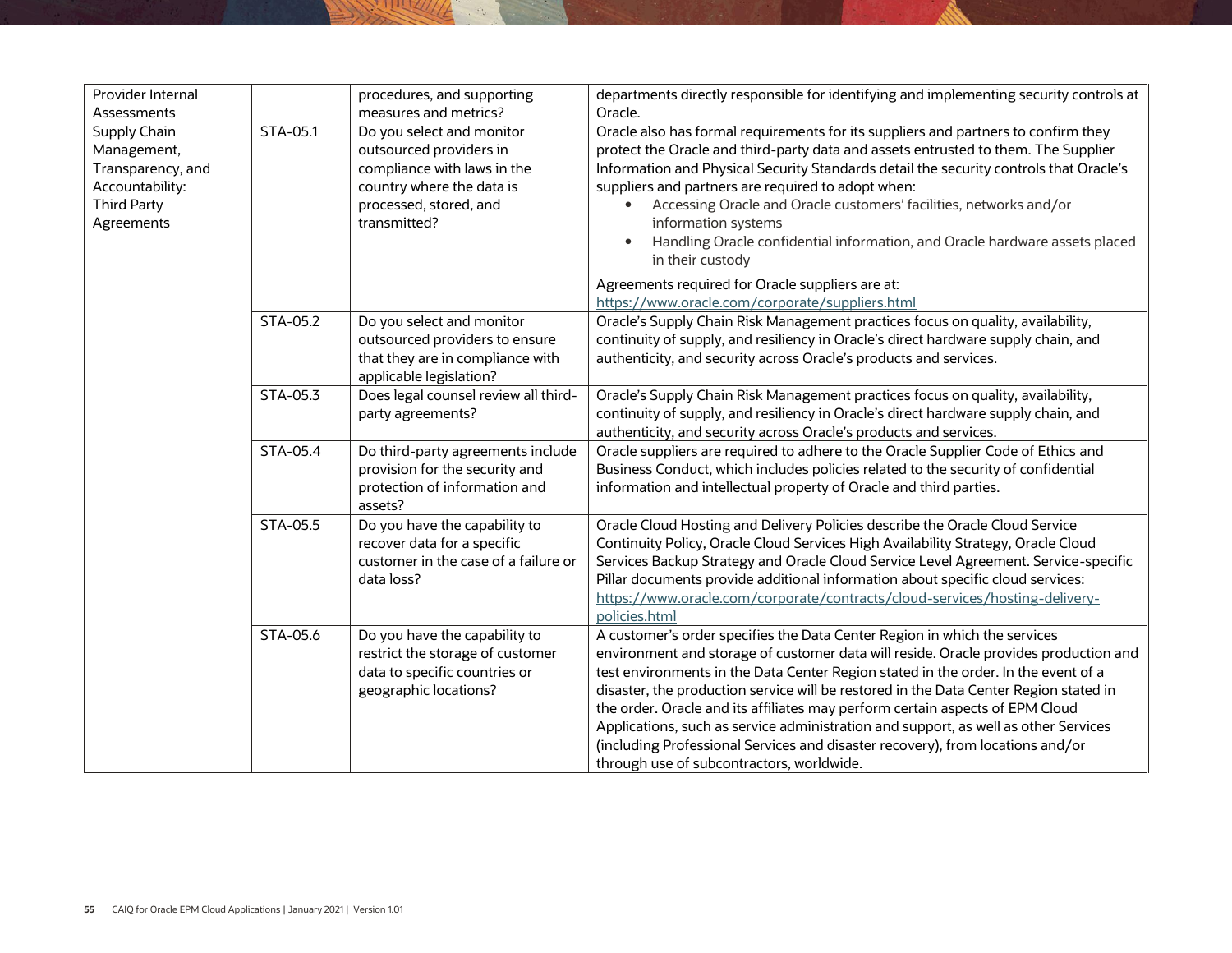|                                                                                                                  | STA-05.7  | Can you provide the physical<br>location/geography of storage of a                                                                                                      | Customers can request the city and country for their cloud service instances.                                                                                                                                                                                                                                                                                                                                                                                                                                                                                                                                                                                                                                                                                  |
|------------------------------------------------------------------------------------------------------------------|-----------|-------------------------------------------------------------------------------------------------------------------------------------------------------------------------|----------------------------------------------------------------------------------------------------------------------------------------------------------------------------------------------------------------------------------------------------------------------------------------------------------------------------------------------------------------------------------------------------------------------------------------------------------------------------------------------------------------------------------------------------------------------------------------------------------------------------------------------------------------------------------------------------------------------------------------------------------------|
|                                                                                                                  | STA-05.8  | tenant's data upon request?<br>Can you provide the physical<br>location/geography of storage of a<br>tenant's data in advance?                                          | Customers should discuss available choices for locations of their cloud service<br>instances with their account representative.                                                                                                                                                                                                                                                                                                                                                                                                                                                                                                                                                                                                                                |
|                                                                                                                  | STA-05.9  | Do you allow tenants to define<br>acceptable geographical locations<br>for data routing or resource<br>instantiation?                                                   | A customer's order specifies the Data Center Region in which the services<br>environment will reside. Oracle provides production and test environments in the Data<br>Center Region stated in the order. In the event of a disaster, the production service will<br>be restored in the Data Center Region stated in the order.<br>Oracle and its affiliates may perform certain aspects of Cloud Services, such as service<br>administration and support, as well as other Services (including Professional Services<br>and disaster recovery), from locations and/or through use of subcontractors,<br>worldwide.                                                                                                                                             |
|                                                                                                                  | STA-05.10 | Are systems in place to monitor for<br>privacy breaches and notify<br>tenants expeditiously if a privacy<br>event may have impacted their<br>data?                      | Oracle Privacy Policies are available at https://www.oracle.com/legal/privacy/<br>Upon discovery of an incident, Oracle defines an incident-response plan for rapid and<br>effective incident investigation, response, and recovery. Root-cause analysis is<br>performed to identify opportunities for reasonable measures which improve security<br>posture and defense in depth. Formal procedures and central systems are utilized<br>globally to collect information and maintain a chain of custody for evidence during<br>incident investigation. Oracle is capable of supporting legally admissible forensic data<br>collection when necessary.                                                                                                         |
|                                                                                                                  | STA-05.11 | Do you allow tenants to opt out of<br>having their data/metadata<br>accessed via inspection<br>technologies?                                                            | See Oracle Cloud Hosting and Delivery Policies and Pillar documents:<br>https://www.oracle.com/corporate/contracts/cloud-services/hosting-delivery-<br>policies.html                                                                                                                                                                                                                                                                                                                                                                                                                                                                                                                                                                                           |
|                                                                                                                  | STA-05.12 | Do you provide the client with a list<br>and copies of all subprocessing<br>agreements and keep this<br>updated?                                                        | Lists of subprocessors for Oracle Cloud services are available in My Oracle Support<br>(https://support.oracle.com) "Oracle General Data Protection Regulation (GDPR)<br>Resource Center", article ID # 111.2. Agreements with subprocesors are Oracle<br>Confidential.                                                                                                                                                                                                                                                                                                                                                                                                                                                                                        |
| Supply Chain<br>Management,<br>Transparency, and<br>Accountability:<br>Supply Chain<br><b>Governance Reviews</b> | STA-06.1  | Do you review the risk<br>management and governance<br>processes of partners to account<br>for risks inherited from other<br>members of that partner's supply<br>chain? | Oracle has formal policies and procedures designed to ensure the safety of its supply<br>chain. These policies and procedures explain how Oracle selects third-party hardware<br>and software that may be embedded in Oracle products, as well as how Oracle<br>assesses third-party technology used in Oracle's corporate and cloud environments.<br>Additionally, Oracle has policies and procedures governing the development, testing,<br>maintenance, and distribution of Oracle software and hardware to mitigate the risks<br>associated with the malicious alteration of these products before purchase and<br>installation by customers.<br>For more information, see https://www.oracle.com/corporate/security-<br>practices/corporate/supply-chain/ |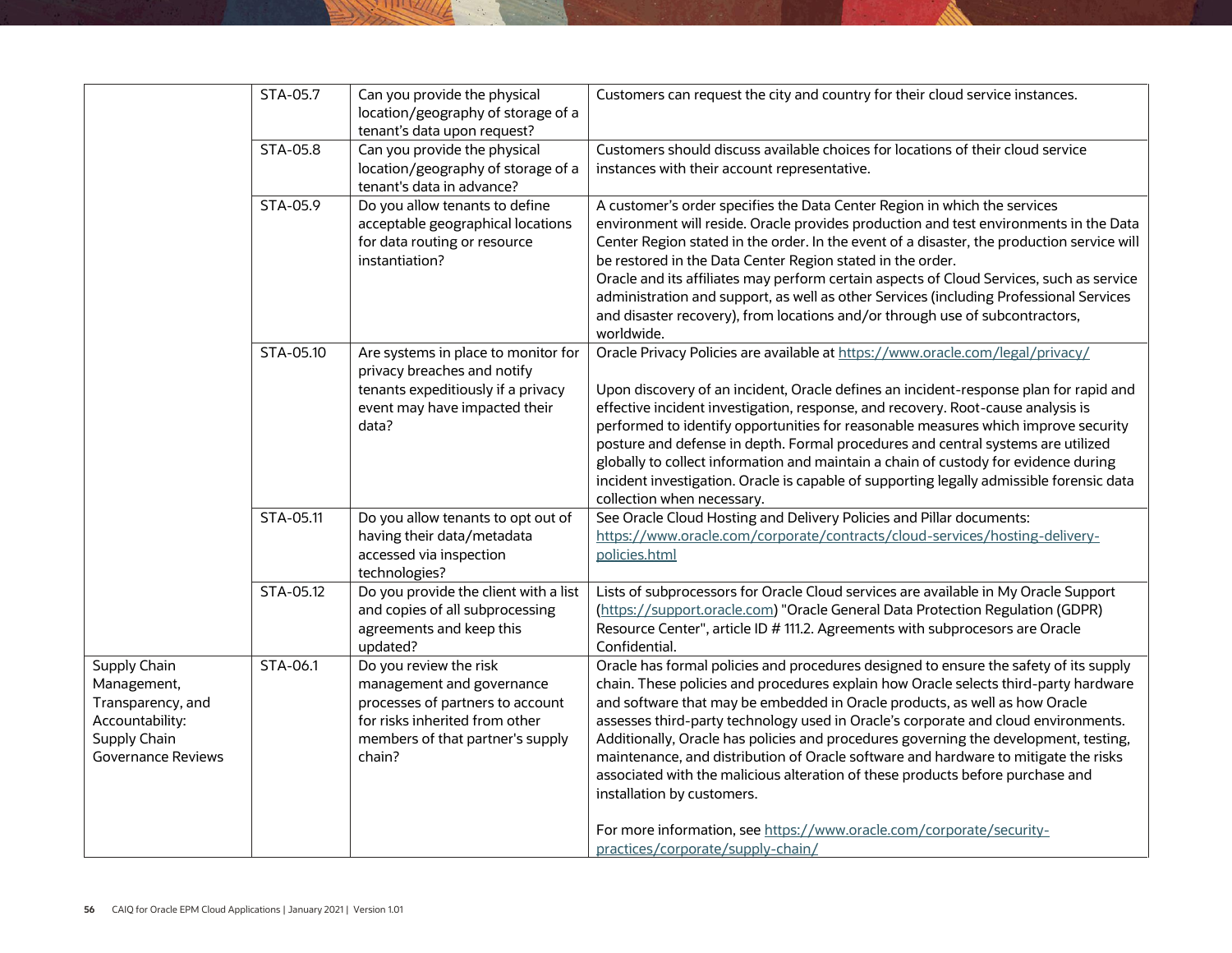|                                                                                                    |          |                                                                                                                                                                                                                                                         | Oracle suppliers and partners are required to protect the data and assets Oracle<br>entrusts to them. These Supplier Information and Physical Security Standards detail<br>the security controls that Oracle's suppliers and partners are required to adopt when<br>accessing Oracle or Oracle customer facilities, networks and/or information systems,<br>handling Oracle confidential information, or controlling custody of Oracle hardware<br>assets. Suppliers and partners are responsible for compliance with these standards,<br>including ensuring that all personnel and subcontractors are bound by contractual<br>terms consistent with the requirements of Oracle's standards.                |
|----------------------------------------------------------------------------------------------------|----------|---------------------------------------------------------------------------------------------------------------------------------------------------------------------------------------------------------------------------------------------------------|-------------------------------------------------------------------------------------------------------------------------------------------------------------------------------------------------------------------------------------------------------------------------------------------------------------------------------------------------------------------------------------------------------------------------------------------------------------------------------------------------------------------------------------------------------------------------------------------------------------------------------------------------------------------------------------------------------------|
| Supply Chain<br>Management,<br>Transparency, and<br>Accountability:<br><b>Supply Chain Metrics</b> | STA-07.1 | Are policies and procedures<br>established, and supporting<br>business processes and technical<br>measures implemented, for<br>maintaining complete, accurate,<br>and relevant agreements (e.g.,<br>SLAs) between providers and<br>customers (tenants)? | Oracle also has formal requirements for its suppliers and partners to confirm they<br>protect the Oracle and third-party data and assets entrusted to them. The Supplier<br>Information and Physical Security Standards detail the security controls that Oracle's<br>suppliers and partners are required to adopt when:<br>Accessing Oracle and Oracle customers' facilities, networks and/or<br>information systems<br>Handling Oracle confidential information, and Oracle hardware assets placed<br>in their custody                                                                                                                                                                                    |
|                                                                                                    |          |                                                                                                                                                                                                                                                         | Oracle suppliers are required to sign the agreements at<br>https://www.oracle.com/corporate/suppliers.html                                                                                                                                                                                                                                                                                                                                                                                                                                                                                                                                                                                                  |
|                                                                                                    | STA-07.2 | Do you have the ability to measure<br>and address non-conformance of<br>provisions and/or terms across<br>the entire supply chain<br>(upstream/downstream)?                                                                                             | Oracle's Supply Chain Risk Management practices focus on quality, availability,<br>continuity of supply, and resiliency in Oracle's direct hardware supply chain, and<br>authenticity, and security across Oracle's products and services.<br>Quality and reliability for Oracle's hardware systems are addressed through a variety<br>of practices, including:<br>Design, development, manufacturing and materials management processes<br>Inspection and testing processes<br>Requiring that hardware supply chain suppliers have quality control<br>processes and measurement systems<br>Requiring that hardware supply chain suppliers comply with applicable<br>Oracle requirements and specifications |
|                                                                                                    | STA-07.3 | Can you manage service-level<br>conflicts or inconsistencies<br>resulting from disparate supplier<br>relationships?                                                                                                                                     | Supply availability and continuity and resiliency in Oracle's hardware supply chain are<br>addressed through a variety of practices, including:<br>Multi-supplier and/or multi-location sourcing strategies where possible and<br>$\bullet$<br>reasonable<br>Review of supplier financial and business conditions<br>Requiring suppliers to meet minimum purchase periods and provide end-of-<br>life (EOL)/end-of-support-life (EOSL) notice<br>Requesting advance notification of product changes from suppliers so that<br>Oracle can assess and address any potential impact<br>Managing inventory availability due to changes in market conditions and due<br>to natural disasters                     |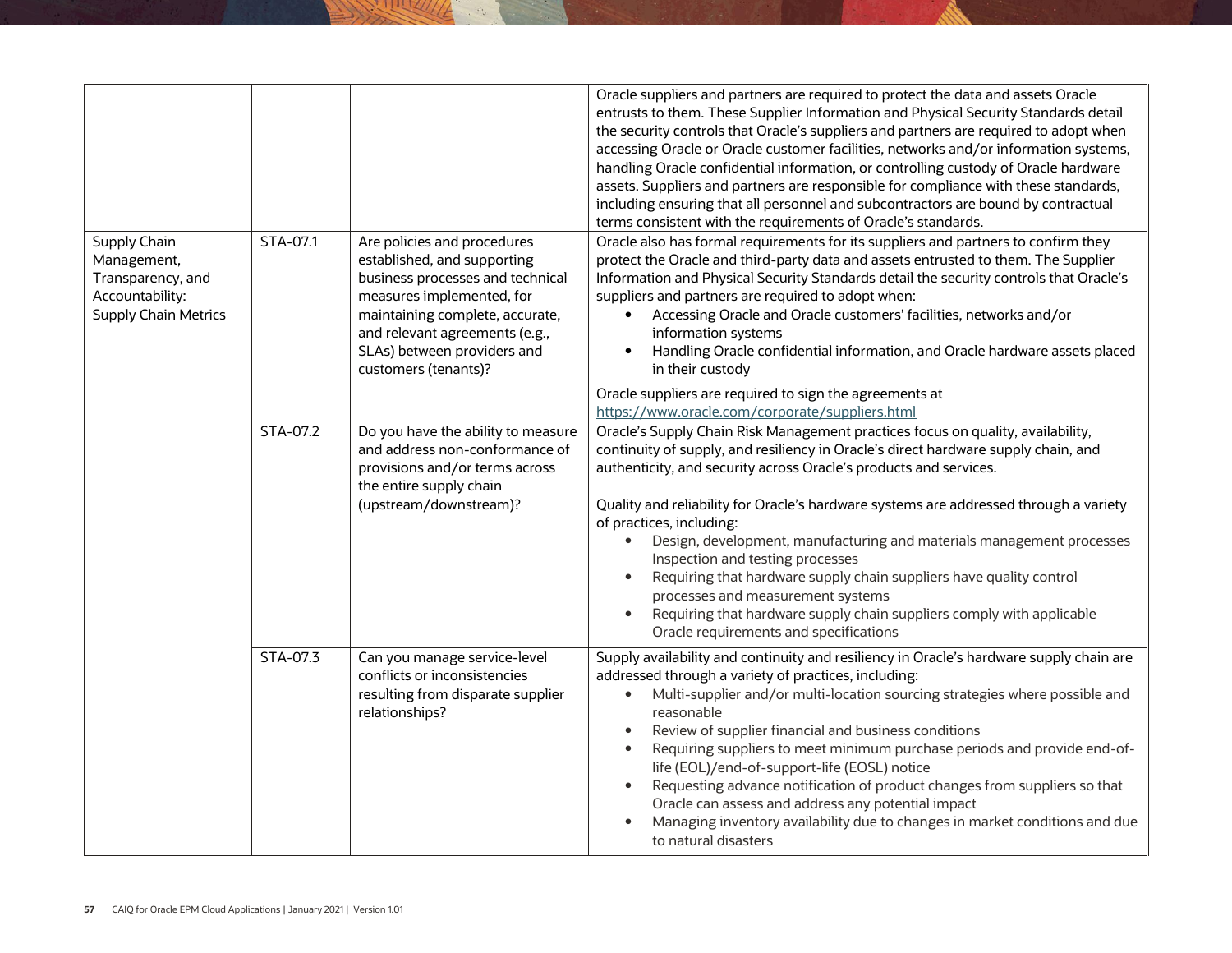| Supply Chain<br>Management,<br>Transparency, and<br>Accountability:<br><b>Third Party Assessment</b> | STA-07.4 | Do you provide tenants with<br>ongoing visibility and reporting of<br>your operational Service Level<br>Agreement (SLA) performance? | Supplier SLA reporting is Oracle Confidential.                                                                                                                                                                                                                                                                                                                                                                                                                                                                                                                                                                                                                                                                                                                                                                                                                                                                                                                                                                                                                                                                                               |
|------------------------------------------------------------------------------------------------------|----------|--------------------------------------------------------------------------------------------------------------------------------------|----------------------------------------------------------------------------------------------------------------------------------------------------------------------------------------------------------------------------------------------------------------------------------------------------------------------------------------------------------------------------------------------------------------------------------------------------------------------------------------------------------------------------------------------------------------------------------------------------------------------------------------------------------------------------------------------------------------------------------------------------------------------------------------------------------------------------------------------------------------------------------------------------------------------------------------------------------------------------------------------------------------------------------------------------------------------------------------------------------------------------------------------|
|                                                                                                      | STA-07.5 | Do you make standards-based<br>information security metrics (CSA,<br>CAMM, etc.) available to your<br>tenants?                       | Oracle makes equivalent information available periodically in the form of various<br>third-party audit and testing reports. These include, but are not limited to SOC 1, SOC<br>2, ISO, and third-party security assessments/penetration tests.<br>Internal audits and assessments are not available to customers.                                                                                                                                                                                                                                                                                                                                                                                                                                                                                                                                                                                                                                                                                                                                                                                                                           |
|                                                                                                      | STA-07.6 | Do you provide customers with<br>ongoing visibility and reporting of<br>your SLA performance?                                        | As part of EPM Cloud Applications, Oracle will provide Customer with access to a<br>customer notifications portal. This portal may provide metrics on system availability<br>for Cloud Services purchased under the ordering document.                                                                                                                                                                                                                                                                                                                                                                                                                                                                                                                                                                                                                                                                                                                                                                                                                                                                                                       |
|                                                                                                      | STA-07.7 | Do your data management policies<br>and procedures address tenant<br>and service level conflicts of<br>interests?                    | EPM Cloud Applications customers are responsible for data management policies and<br>service level conflicts of interest in their environment.                                                                                                                                                                                                                                                                                                                                                                                                                                                                                                                                                                                                                                                                                                                                                                                                                                                                                                                                                                                               |
|                                                                                                      | STA-07.8 | Do you review all service level<br>agreements at least annually?                                                                     | Third-party supplier agreements, policies and processes are reviewed no less than<br>annually as part of the SOC and ISO audit programs.                                                                                                                                                                                                                                                                                                                                                                                                                                                                                                                                                                                                                                                                                                                                                                                                                                                                                                                                                                                                     |
|                                                                                                      | STA-08.1 | Do you assure reasonable<br>information security across your<br>information supply chain by<br>performing an annual review?          | Oracle suppliers and partners are required to protect the data and assets Oracle<br>entrusts to them. These Supplier Information and Physical Security Standards detail<br>the security controls that Oracle's suppliers and partners are required to adopt when<br>accessing Oracle or Oracle customer facilities, networks and/or information systems,<br>handling Oracle confidential information, or controlling custody of Oracle hardware<br>assets. Suppliers and partners are responsible for compliance with these standards,<br>including ensuring that all personnel and subcontractors are bound by contractual<br>terms consistent with the requirements of Oracle's standards. These standards cover<br>a wide range of requirements in the following critical areas:<br>Personnel/human resources security<br>$\bullet$<br>Business continuity and disaster recovery<br>$\bullet$<br>Information security organization, policy, and procedures<br>Compliance and assessments<br>Security incident management and reporting<br>IT security standards<br>$\bullet$<br>Baseline physical and environmental security<br>$\bullet$ |
|                                                                                                      | STA-08.2 | Does your annual review include<br>all partners/third-party providers<br>upon which your information<br>supply chain depends?        | Oracle's Supplier Security Management Policy requires all lines of business which<br>utilize third party providers to maintain a program which manages risk for those<br>suppliers. These programs are required to include a variety of assurance and<br>oversight activities such as an annual review, where appropriate per the risk to data<br>confidentiality, availability or integrity introduced by the way each particular supplier's<br>goods or services are leveraged.                                                                                                                                                                                                                                                                                                                                                                                                                                                                                                                                                                                                                                                            |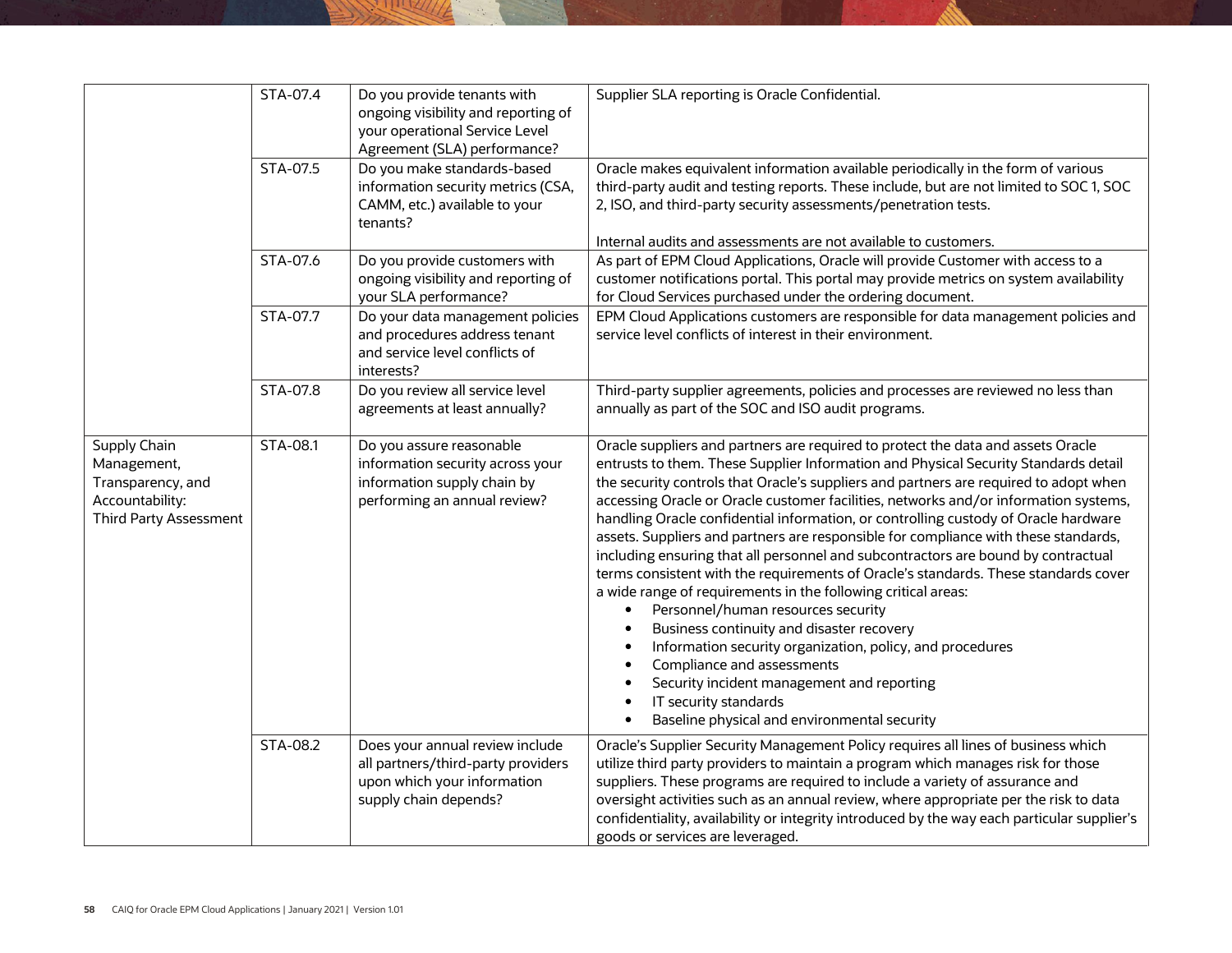| Supply Chain<br>Management,<br>Transparency, and<br>Accountability:<br><b>Third Party Audits</b> | STA-09.1 | Do you mandate annual<br>information security reviews and<br>audits of your third party providers<br>to ensure that all agreed upon<br>security requirements are met?               | Oracle's Supplier Security Management Policy requires all lines of business which<br>utilize third party providers to maintain a program which manages risk for those<br>suppliers. These programs are required to include a variety of assurance and<br>oversight activities such as an annual review, where appropriate per the risk to data<br>confidentiality, availability or integrity introduced by the way each particular supplier's<br>goods or services are leveraged.                                                                                                        |
|--------------------------------------------------------------------------------------------------|----------|-------------------------------------------------------------------------------------------------------------------------------------------------------------------------------------|------------------------------------------------------------------------------------------------------------------------------------------------------------------------------------------------------------------------------------------------------------------------------------------------------------------------------------------------------------------------------------------------------------------------------------------------------------------------------------------------------------------------------------------------------------------------------------------|
|                                                                                                  | STA-09.2 | Do you have external third party<br>services conduct vulnerability<br>scans and periodic penetration<br>tests on your applications and<br>networks?                                 | Audit reports about Oracle Cloud Services are periodically published by Oracle's third-<br>party auditors. Reports may not be available for all services or all audit types or at all<br>times. Customers may request access to available audit reports for a particular Oracle<br>Cloud service via their Oracle account representative.<br>Customer remains solely responsible for its regulatory compliance in its use of any<br>Oracle Cloud services. Customer must make Oracle aware of any requirements that<br>result from its regulatory obligations prior to contract signing. |
| Additional Comments for Control Domain above:                                                    |          |                                                                                                                                                                                     |                                                                                                                                                                                                                                                                                                                                                                                                                                                                                                                                                                                          |
| Threat and<br>Vulnerability<br>Management:<br>Antivirus / Malicious<br>Software                  | TVM-01.1 | Do you have anti-malware<br>programs that support or connect<br>to your cloud service offerings<br>installed on all of your IT<br>infrastructure network and<br>systems components? | Anti-virus/malware programs are deployed on client machines.                                                                                                                                                                                                                                                                                                                                                                                                                                                                                                                             |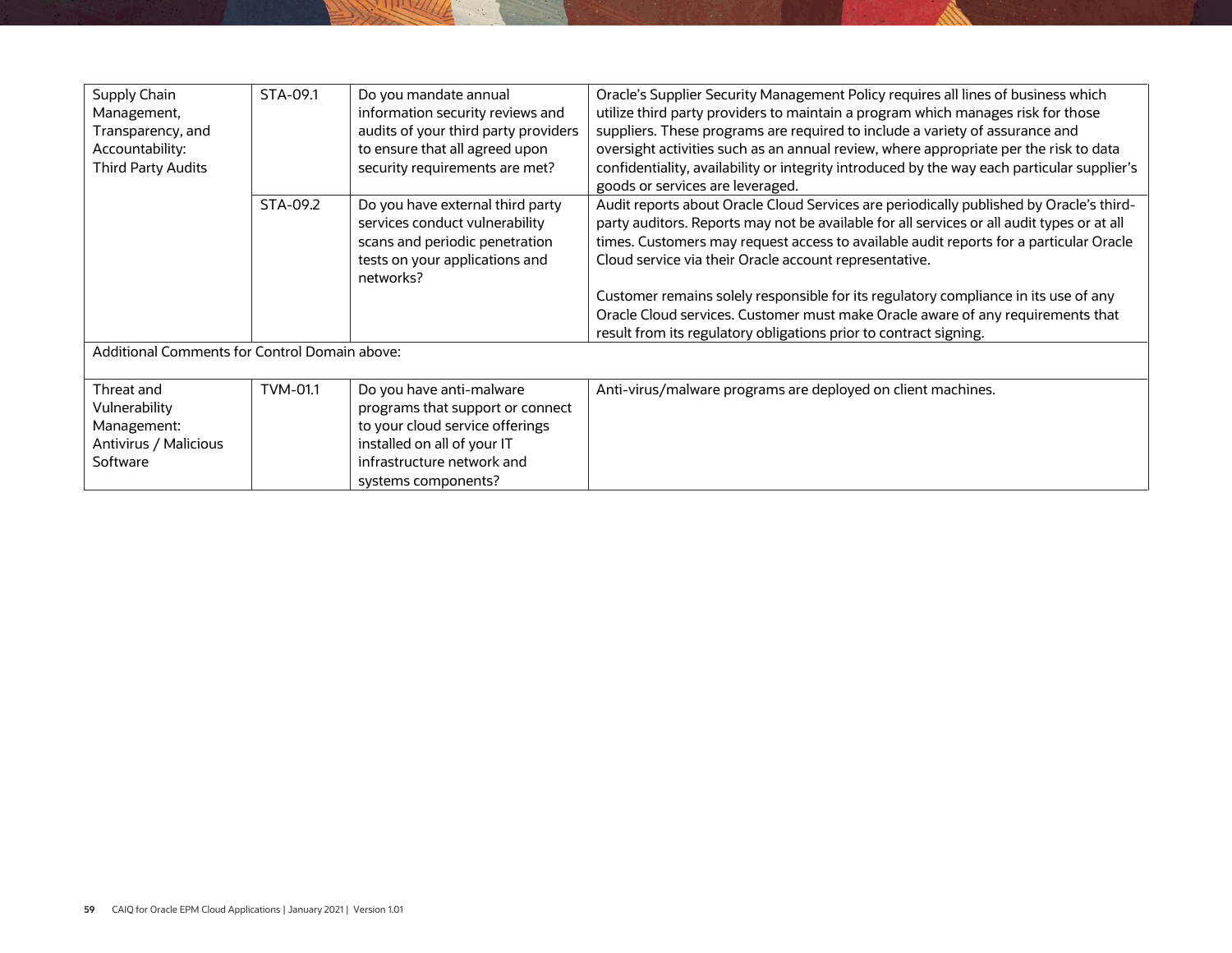|                                                                                   | TVM-01.2 | Do you ensure that security threat<br>detection systems using<br>signatures, lists, or behavioral<br>patterns are updated across all<br>infrastructure components as<br>prescribed by industry best<br>practices?                                     | Security detection systems, including the Network Intrusion Detection Systems (IDS),<br>Anti-malware, and D-DoS system are configured to auto-update at least every 24<br>hours.                                                                                                                                                                                                                                                                                                                                                                                                    |
|-----------------------------------------------------------------------------------|----------|-------------------------------------------------------------------------------------------------------------------------------------------------------------------------------------------------------------------------------------------------------|-------------------------------------------------------------------------------------------------------------------------------------------------------------------------------------------------------------------------------------------------------------------------------------------------------------------------------------------------------------------------------------------------------------------------------------------------------------------------------------------------------------------------------------------------------------------------------------|
| Threat and<br>Vulnerability<br>Management:<br>Vulnerability / Patch<br>Management | TVM-02.1 | Do you conduct network-layer<br>vulnerability scans regularly as<br>prescribed by industry best<br>practices?                                                                                                                                         | Oracle regularly performs penetration testing and security assessments against<br>Oracle Cloud infrastructure, platforms, and applications in order to validate and<br>improve the overall security of Oracle Cloud Services.                                                                                                                                                                                                                                                                                                                                                       |
|                                                                                   | TVM-02.2 | Do you conduct application-layer<br>vulnerability scans regularly as<br>prescribed by industry best<br>practices?                                                                                                                                     | Application-layer vulnerability scans are performed on a regular cadence that are<br>aligned with industry commonly accepted practices.                                                                                                                                                                                                                                                                                                                                                                                                                                             |
|                                                                                   | TVM-02.3 | Do you conduct local operating<br>system-layer vulnerability scans<br>regularly as prescribed by industry<br>best practices?                                                                                                                          | Operating Systems-level vulnerability scans are performed on a regular cadence that<br>are aligned with industry commonly accepted practices                                                                                                                                                                                                                                                                                                                                                                                                                                        |
|                                                                                   | TVM-02.4 | Will you make the results of<br>vulnerability scans available to<br>tenants at their request?                                                                                                                                                         | Oracle may provide information which summarizes that point-in-time penetration<br>testing and environment vulnerability scans are performed regularly, with a summary<br>of findings. Oracle does not provide the details of identified weaknesses because<br>sharing that information would put all customers using that product or service at risk.<br>Please see the Oracle Cloud Security Testing Policy for information about customer<br>testing of Oracle Cloud services: https://docs.cloud.oracle.com/en-<br>us/iaas/Content/Security/Concepts/security_testing-policy.htm |
|                                                                                   | TVM-02.5 | Do you have a capability to patch<br>vulnerabilities across all of your<br>computing devices, applications,<br>and systems?                                                                                                                           | Oracle EPM Cloud Applications have a robust patch management solution that<br>ensures vulnerabilities are evaluated, and patches are deployed across the<br>environment based upon criticality. Oracle EPM Cloud Applications vulnerability<br>severity is assessed based upon Common Vulnerability Scoring System (CVSS)<br>scoring, and remediation SLAs timelines are based upon the assigned severity and<br>possible business impact.                                                                                                                                          |
|                                                                                   | TVM-02.6 | Do you inform customers (tenant)<br>of policies and procedures and<br>identified weaknesses if customer<br>(tenant) data is used as part the<br>service and/or customer (tenant)<br>has some shared responsibility<br>over implementation of control? | The Oracle Cloud Hosting and Delivery Policies describe the customer (tenant)<br>security obligations. Also, the Oracle Data Processing Agreement includes the<br>responsibilities of the data controller (tenant/customer) versus data processor<br>(Oracle).<br>Please see the Oracle Hosting and Delivery Policies located at<br>http://www.oracle.com/us/corporate/contracts/ocloud-hosting-delivery-policies-<br>3089853.pdf and the Oracle Data Processing Agreement at<br>http://www.oracle.com/us/corporate/contracts/cloud-data-processing-agreement-<br>1965922.pdf       |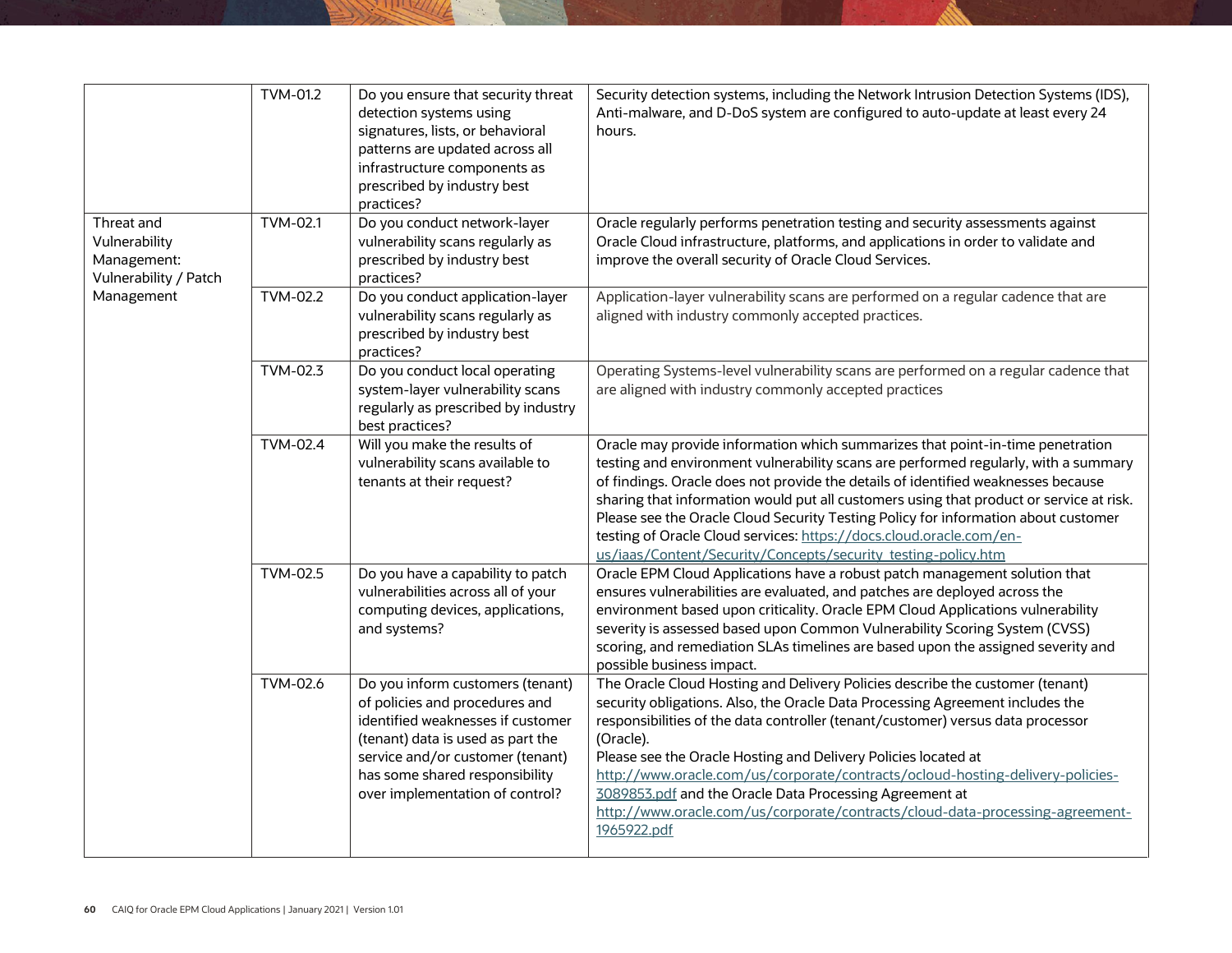| Threat and<br>Vulnerability<br>Management:<br>Mobile Code | TVM-03.1 | Is mobile code authorized before<br>its installation and use, and the<br>code configuration checked, to<br>ensure that the authorized mobile<br>code operates according to a<br>clearly defined security policy? | Encompassing every phase of the product development lifecycle, Oracle Software<br>Security Assurance (OSSA) is Oracle's methodology for building security into the<br>design, build, testing, and maintenance of its products, whether they are used on-<br>premises by customers, or delivered through Oracle Cloud. Oracle's goal is to ensure<br>that Oracle's products help customers meet their security requirements while<br>providing for the most cost-effective ownership experience.<br>Oracle Software Security Assurance is a set of industry-leading standards,<br>technologies, and practices aimed at:<br>Fostering security innovations. Oracle has a long tradition of security innovations.<br>Today this legacy continues with solutions that help enable organizations to<br>implement and manage consistent security policies across the hybrid cloud data<br>center: database security and identity management, and security monitoring and<br>analytics.<br>Reducing the incidence of security weaknesses in all Oracle products. Oracle<br>Software Security Assurance key programs include Oracle's Secure Coding Standards,<br>mandatory security training for development, the cultivation of security leaders within<br>development groups, and the use of automated analysis and testing tools.<br>Reducing the impact of security weaknesses in released products on customers.<br>Oracle has adopted transparent security vulnerability disclosure and remediation<br>policies. The company is committed to treating all customers equally, and delivering<br>the best possible security patching experience through the Critical Patch Update and<br>Security Alert programs. |  |
|-----------------------------------------------------------|----------|------------------------------------------------------------------------------------------------------------------------------------------------------------------------------------------------------------------|----------------------------------------------------------------------------------------------------------------------------------------------------------------------------------------------------------------------------------------------------------------------------------------------------------------------------------------------------------------------------------------------------------------------------------------------------------------------------------------------------------------------------------------------------------------------------------------------------------------------------------------------------------------------------------------------------------------------------------------------------------------------------------------------------------------------------------------------------------------------------------------------------------------------------------------------------------------------------------------------------------------------------------------------------------------------------------------------------------------------------------------------------------------------------------------------------------------------------------------------------------------------------------------------------------------------------------------------------------------------------------------------------------------------------------------------------------------------------------------------------------------------------------------------------------------------------------------------------------------------------------------------------------------------------------------------------------------|--|
|                                                           | TVM-03.2 | Is all unauthorized mobile code<br>prevented from executing?                                                                                                                                                     | Oracle has a mobile-device management program and associated solutions for<br>protecting data on employee-owned mobile devices. These solutions support all<br>common mobile-device operating systems and platforms. Oracle IT and corporate<br>security organizations regularly promote awareness of mobile device security and<br>good practice.                                                                                                                                                                                                                                                                                                                                                                                                                                                                                                                                                                                                                                                                                                                                                                                                                                                                                                                                                                                                                                                                                                                                                                                                                                                                                                                                                             |  |
| Additional Comments for Control Domain above:             |          |                                                                                                                                                                                                                  |                                                                                                                                                                                                                                                                                                                                                                                                                                                                                                                                                                                                                                                                                                                                                                                                                                                                                                                                                                                                                                                                                                                                                                                                                                                                                                                                                                                                                                                                                                                                                                                                                                                                                                                |  |